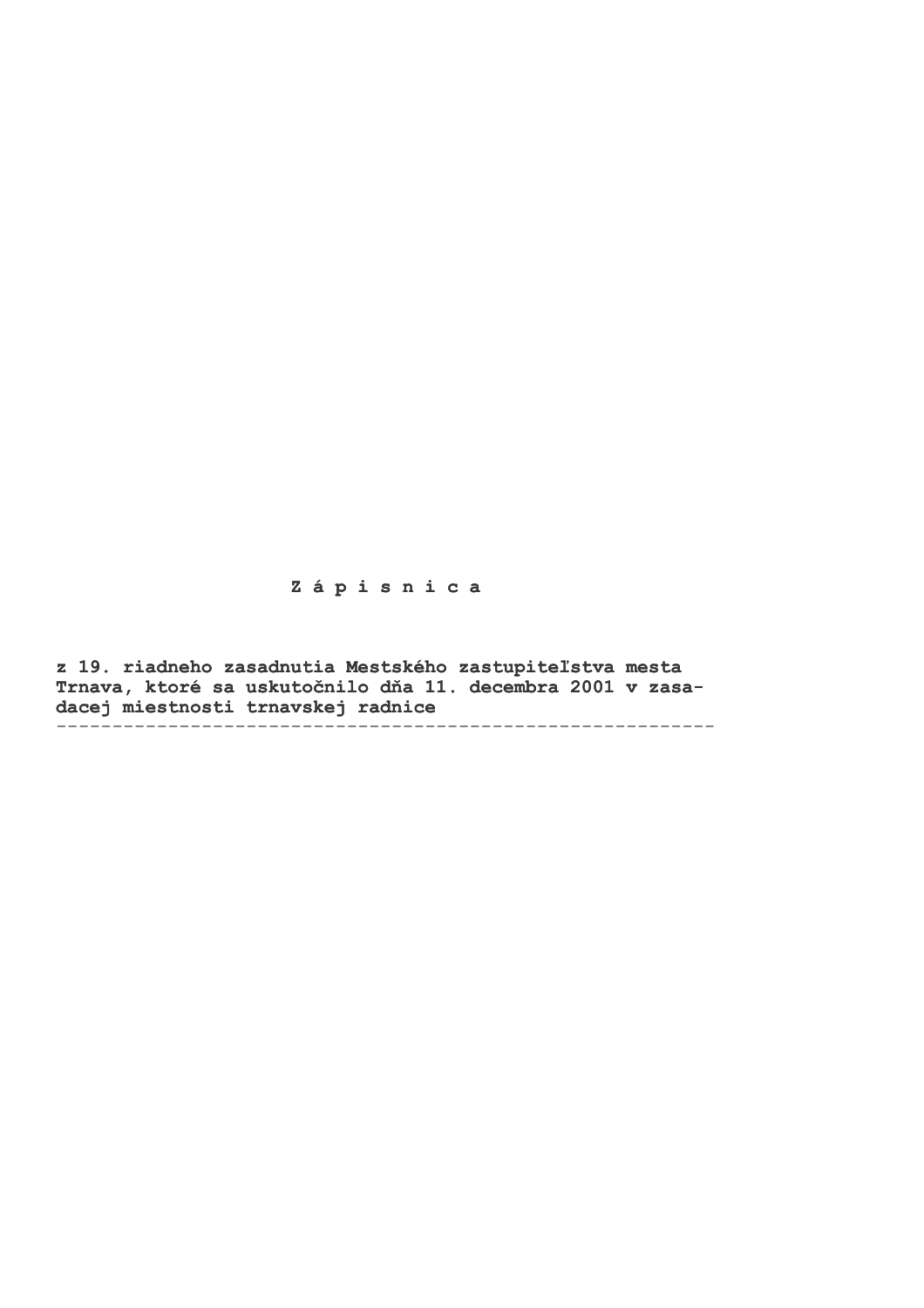Mestské zastupiteľstvo mesta Trnava

#### 

#### Zápisnica

z 19. riadneho zasadnutia Mestského zastupiteľstva mesta Trnava, ktoré sa uskutočnilo dňa 11. decembra 2001 v zasadacej miestnosti trnavskej radnice 

Prítomní: 53 poslancov MZ mesta Trnava primátor mesta hlavný kontrolór náčelník mestskej polície prednosta mestského úradu 7 vedúcich úsekov a oddelení MsÚ 2 pracovníci útvaru primátora

- 3 riaditelia mestských podnikov a organizácií
- 2 predsedovia VMČ
- 3 zástupcovia orgánov štátnej správy

Program:

- $a)$ Otvorenie
- $b)$ Interpelácie poslancov MZ mesta Trnava
- 1.1. Návrh Všeobecne záväzného nariadenia o dani z nehnuteľnosti na rok 2002
- 2.1. Návrh Všeobecne záväzného nariadenia o nakladaní s komunálnym odpadom a drobným stavebným odpadom
- 3.1. Návrh Všeobecne záväzného nariadenia doplnok č. 2) k VZN č. 149 o miestnych poplatkoch
- 4.1. Rozpočet mesta Trnava na rok 2002
- Majetkové záležitosti 5.
- 6.1. Návrh na zmenu Zakladacej listiny Správy mestského majetku Trnava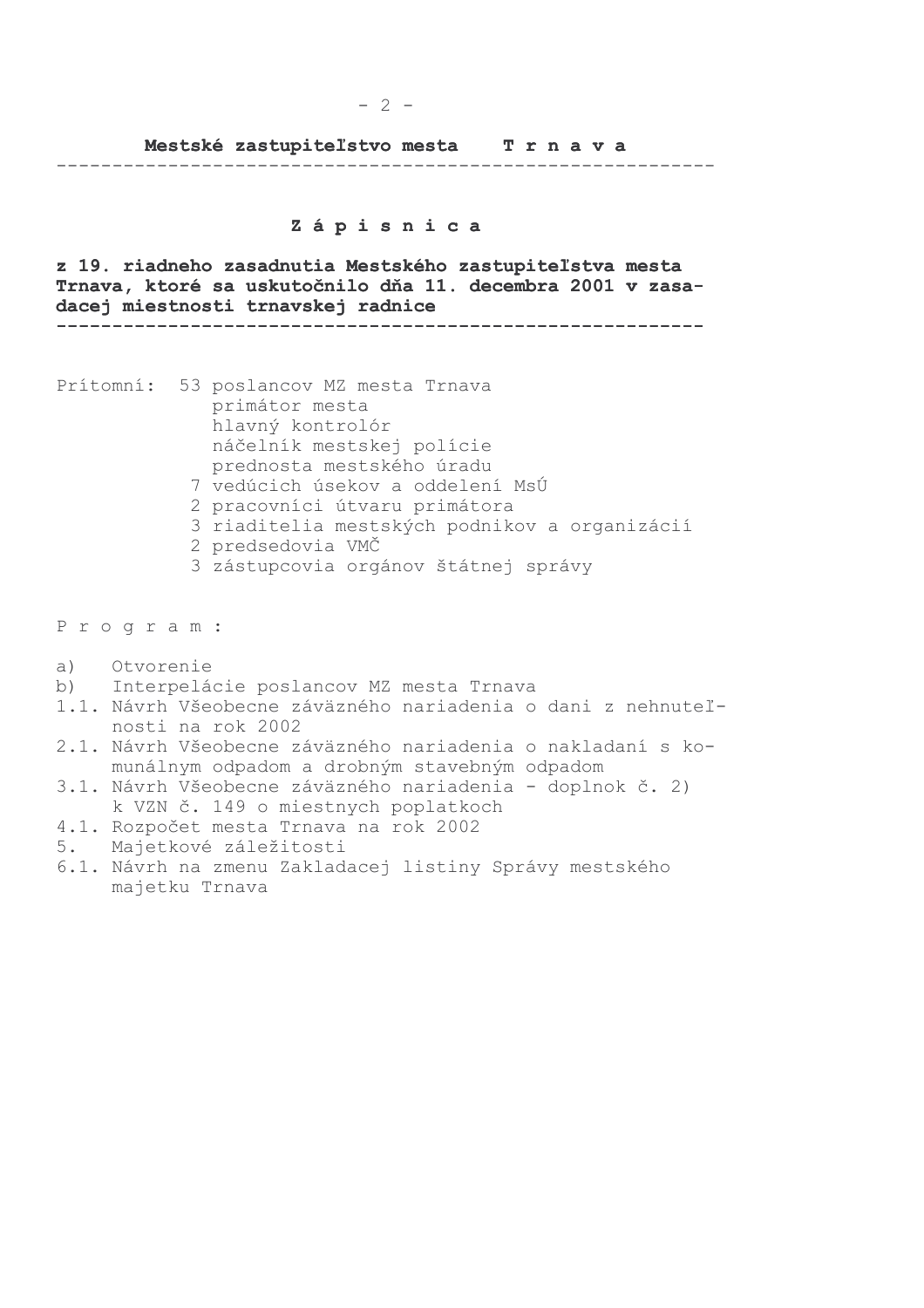7.1. Predaj bytov

7.2. Predaj garáže

- 8.1. Vyhodnotenie Medzinárodného hudobného festivalu Dobrofest - Trnava 2001
- 9.1. Návrh na zmenu Organizačnej štruktúry Mestského úradu v Trnave
- 10.1.Informatívna správa o zabezpečení civilnej ochrany obyvateľstva v meste Trnava
- 11.1.Informatívna správa o pripravovaných aktivitách programu "Zdravé mesto Trnava" na rok 2002
- 12.1.Informatívna správa analýza pripravenosti jednotlivých lokalít IBV na území mesta Trnava
- 13.1.Úprava územného plánu mesta Trnava (Ú 2001/02)
- 14.1. Návrh na poskytnutie dotácie pre vzdelávacie projekty z položky "Dotácie a dary"
- 15.1. Plnenie uznesení Mestského zastupiteľstva mesta Trnava, ktorých termín plnenia je do 20.11.2001
- $16)$ Rôzne
- 17) Rekapitulácia uznesení
- $18)$ Záver.

Posledné zasadnutie Mestského zastupiteľstva mesta Trnava v roku 2001 sa uskutočnilo v zrekonštruovaných priestoroch južného krídla trnavskej radnice. Predmetné priestory boli v tento deň slávnostne odovzdané do užívania.

19. riadne zasadnutie Mestského zastupiteľstva mesta Trnava otvoril a viedol Ing. Štefan Bošnák, primátor mesta. V nových priestoroch privítal prítomných poslancov mestského zastupiteľstva a ostatných prizvaných.

Podotkol, že parlament krajského mesta bude zasadať konečne vo svojich priestoroch. Preto poďakoval všetkým, ktorí sa podielali na príprave i samotnej realizácii rekonštrukčných prác, výsledkom ktorých sú tieto reprezentatívne priestory. Uviedol, že svoj podiel mal i Ing. Vladimír Lipčák, vedúci oddelenia vnútornej správy mestského úradu, ktorý náhle zomrel dňa 26.11.2001. Požiadal prítomných o minútu ticha na uctenie jeho pamiatky.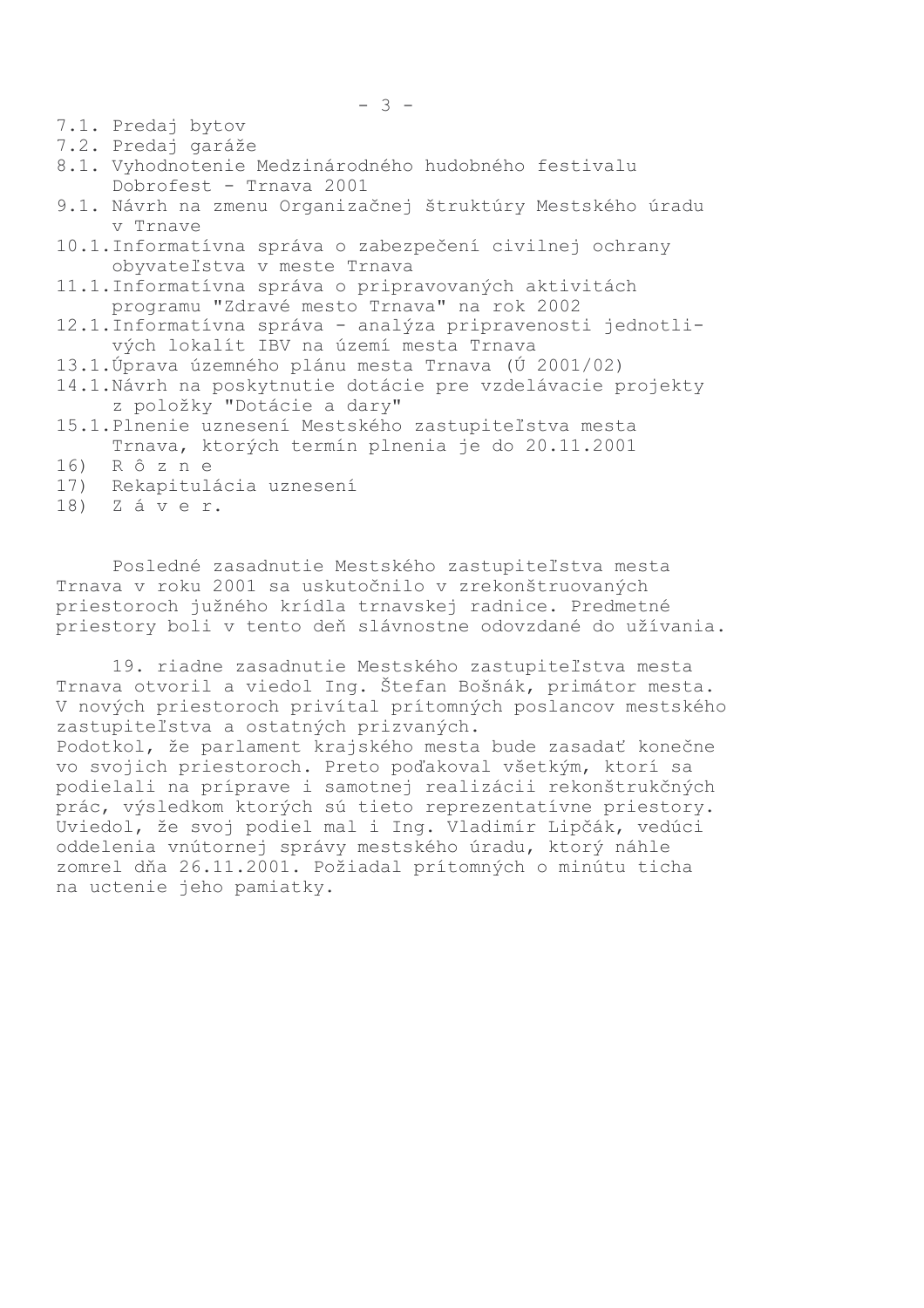S informáciou o priebehu rekonštrukcie priestorov južného krídla trnavskej radnice a finančnom náklade na rekonštrukciu vystúpil Ing. Ľubomír Krajčovič, riaditeľ Správy mestského majetku Trnava. Skonštatoval, že približne celkové náklady na rekonštrukciu predstavujú 50 mil. Sk, z toho stavebná časť 35 mil. Sk a 15 mil. Sk interiér. Všetky práce však ešte neboli ukončené, preto presná suma ešte nie je známa. Vzhľadom na realizáciu niektorých prác naviac bude táto suma ešte o niečo vyššia.

Ing. Bošnák, primátor mesta skonštatoval, že na zasadnutí mestského zastupiteľstva je prítomných celkom 48 poslancov mestského zastupiteľstva. Mestské zastupiteľstvo bolo uznášaniaschopné. (V priebehu rokovania sa zvýšil počet poslancov na 53.) Zároveň podotkol, že z rokovania mestského zastupiteľstva sa žiadny z poslancov z neúčasti na rokovaní písomne neospravedlnil.

Za overovateľov zápisnice decembrového zasadnutia mestského zastupiteľstva boli určení poslanci MZ Ing. Dušan Belko a Ing. Tomáš Báňas.

Za overovateľov zápisnice zo zasadnutia, ktoré sa uskutočnilo dňa 23.10.2001 vystúpil Ing. Peter Ďurko, ktorý skonštatoval, že zápisnica zachytila priebeh rokovania v plnom rozsahu.

Mestská rada mesta Trnava do pracovného predsedníctva decembrového zasadnutia mestského zastupiteľstva určila Mgr. Zdenku Mešťánkovú a MUDr. Boženu Štegmanovú. Na zasadnutí mestského zastupiteľstva boli do pracovného predsedníctva doplní RNDr. Iveta Bakičová a Ing. Pavol Nižňánsky, poslanci MZ.

Za predsedu návrhovej komisie mestská rada odporučila Mgr. Milana Urbanovského. Na zasadnutí mestského zastupiteľstva boli do návrhovej komisie doplnení Ing. Ivan Šarvajc a Stanislav Hric, poslanci MZ. Hlasovaním (44:0:3) bolo zloženie návrhovej komisie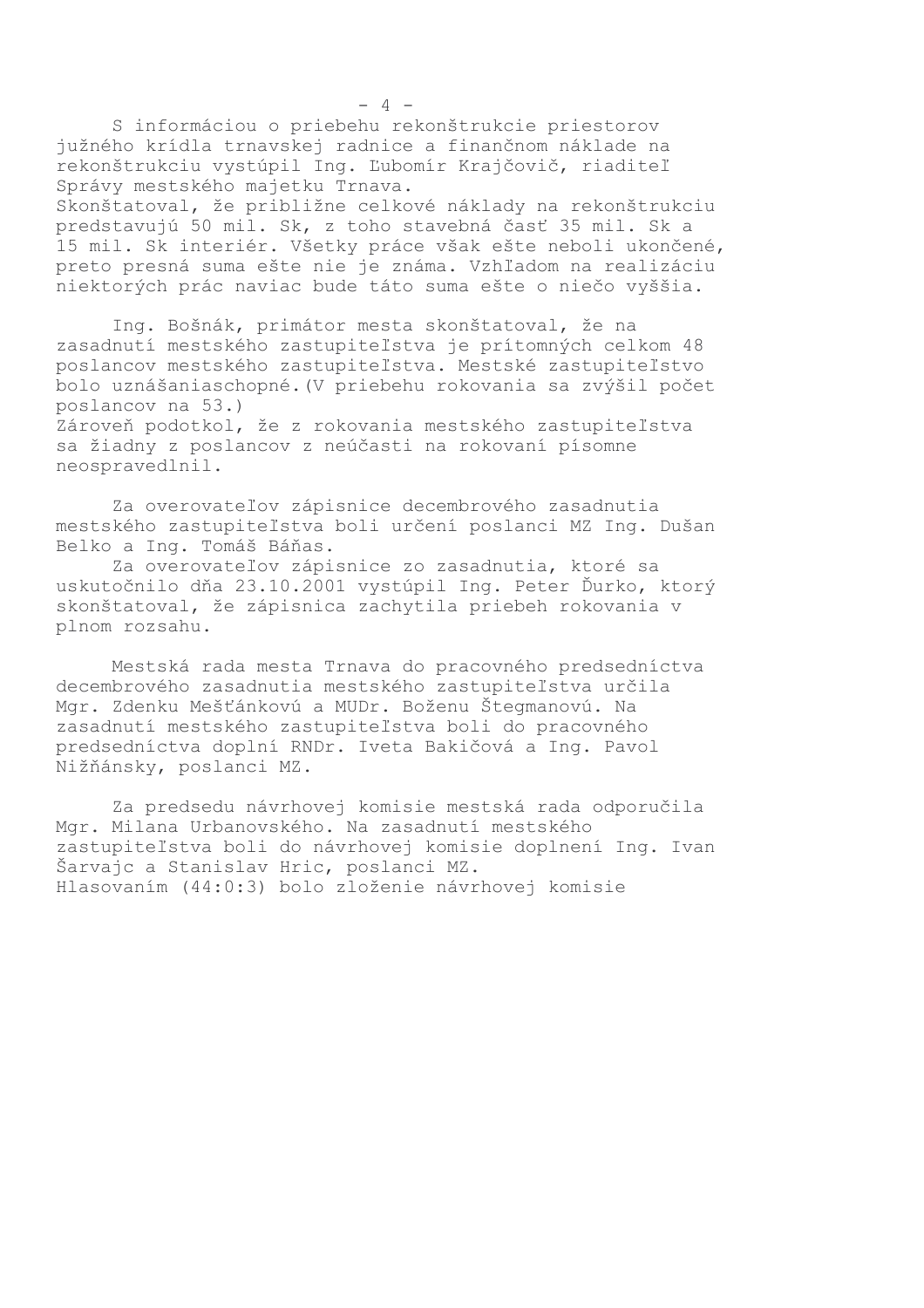schválené.

Mestská rada mesta Trnava na svojom zasadnutí dňa 4. decembra 2001 odporučila nasledovné úpravy v programe rokovania mestského zastupiteľstva:

a) zaradiť ako materiál č. 1.2.

- Návrh VZN, ktorým sa vydáva doplnok č. 2) k VZN č. 155 o určovaní obvyklého nájomného za prenájom nebytových priestorov vo vlastníctve mesta Trnava
- b) zaradiť ako materiál č. 13.2. Návrh na povolenie spracovania zmeny Územného plánu mesta Trnava v lokalite Nitrianska cesta
- c) zaradiť ako materiál č. 16.1. Návrh zmeny Rokovacieho poriadku Mestského zastupiteľstya mesta Trnava.

Na zasadnutí mestského zastupiteľstva boli poslancami MZ vznesené nasledovné návrhy a pripomienky k programu rokovania:

Kramár - bod "interpelácie poslancov" odporučil presunúť do bodu "rôzne".

Ing. Butko, zástupca primátora - podotkol, že odznela pripomienka, aby bol bod 16.1. presunutý ako bod 1) programu. Potrebné by bolo povedať, že všetky hlasovania počas tohto rokovania sa budú robiť i zdvihnutím ruky.

Ing. Bošnák, primátor mesta - uviedol, že počas decembrového zasadnutia sa bude hlasovať zdvihnutím ruky i súčasne prostredníctvom hlasovacieho zariadenia.

Hlasovaním (46:0:2) boli prijaté odporúčania mestskej rady. Hlasovaním (41:4:4) bol prijatý návrh poslanca Kramára. Hlasovaním (46:0:2) bol schválený program rokovania mestského zastupiteľstva.

V zmysle schváleného programu boli prerokované jednotlivé písomné materiály:

### Materiál č.1.1- Návrh VZN o dani z nehnuteľností na rok 2002

Spravodajca MR: Ing. Marcel Kollár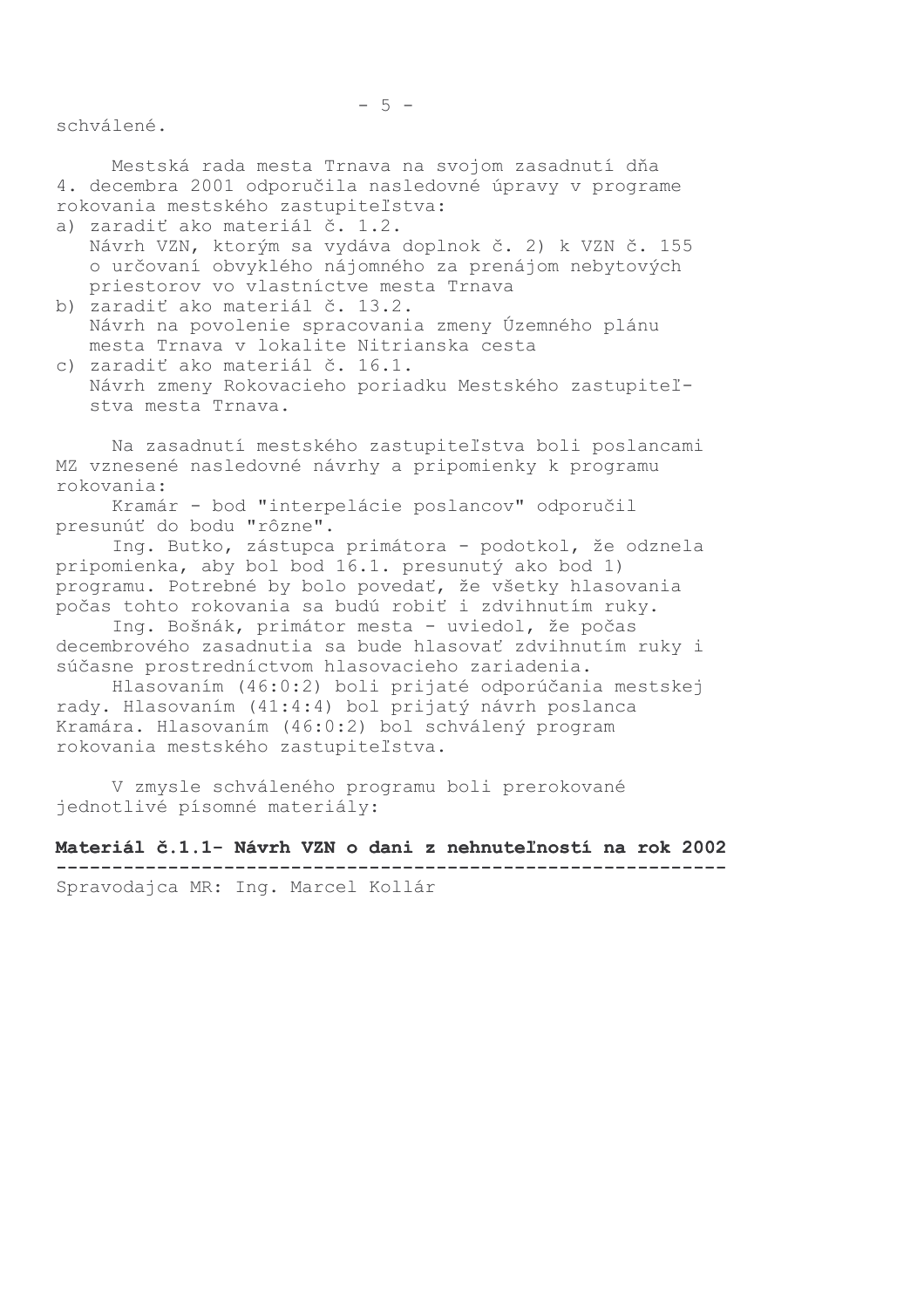Za neprítomného poslanca MZ Ing. Kollára predložil spravodajskú správu pán Čechovič, dlhodobo uvoľnený člen mestskej rady.

Na zasadnutí mestského zastupiteľstva pripomienky k materiálu neodzneli.

Mestská rada hlasovaním odporučila materiál na rokovanie mestského zastupiteľstva tiež bez pripomienok.

Hlasovaním (46:0:0) bolo prijaté uznesenie MZ č. 561, ktorým bolo schválené VZN č. 169.

### Materiál č.1.2- Návrh VZN, ktorým sa vydáva doplnok č. 2) k VZN č. 155 o určovaní obvyklého nájomného za prenájom nebytových priestorov vo vlastníctve mesta Trnava

Spravodajca MR: Ing. Marcel Kollár Za neprítomného poslanca Ing. Kollára predložil spravodajskú správu pán Čechovič, dlhodobo uvoľnený člen mestskej rady.

Na zasadnutí mestského zastupiteľstva pripomienky k materiálu neboli vznesené.

Mestská rada hlasovaním odporučila materiál na rokovanie mestského zastupiteľstva tiež bez pripomienok. Hlasovaním (46:0:0) bolo prijaté uznesenie MZ č. 562, ktorým bolo schválené VZN č. 170.

#### Materiál č.2.1- Návrh VZN o nakladaní s komunálnymi odpadmi a drobnými stavebnými odpadmi

Spravodajca MR: pán Eduard Čechovič

Odporúčania mestskej rady:

\* na str.  $19-2/1/7$ 

- pôvodný bod i) preznačiť na ...j...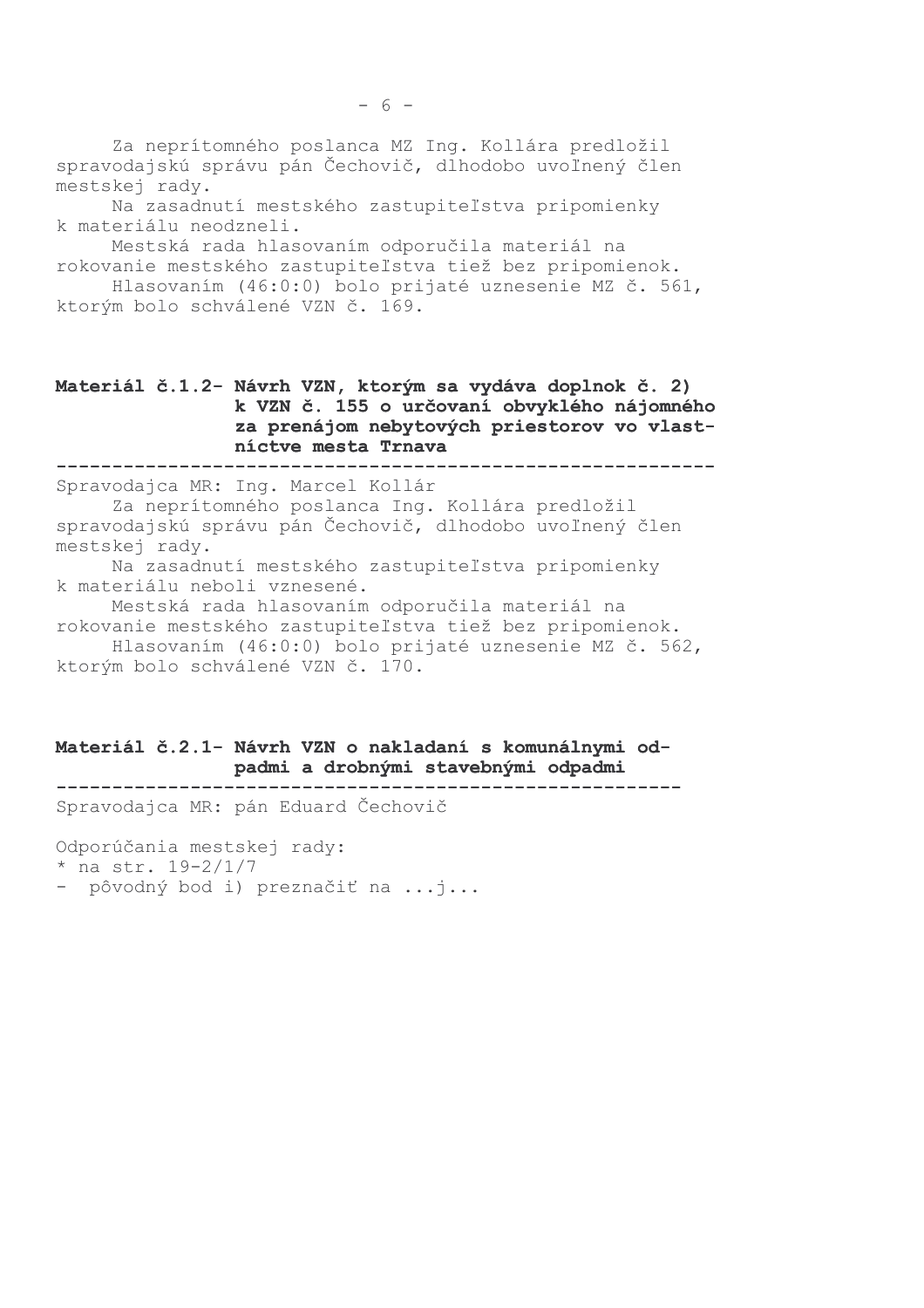```
- doplniť nový bod i) s textom:
    ... Bytový dom je stavba, v ktorej sa nachádza 3 a viac
       bytov.
- v čl. 3 v bode 4) vypustiť časť textu:
  "7 000 litrov"
- v čl. 3 doplniť nový bod 15) s textom:
  ... Ak vlastník, správca alebo nájomca nehnuteľnosti zistí,
     že na jeho nehnuteľnosti bol umiestnený odpad v rozpore
     s týmto VZN, je povinný to oznámiť bezodkladne
     okresnému úradu a obci, v ktorých územnom obvode sa
     nehnuteľnosť nachádza. V ďalšom konaní sa postupuje
    podľa zákona č. 223/2001 Z.z.
* na str. 19-2/1/8- v bode 7) upraviť text: ... Separovaný zber (druhotných
 surovín) sa uskutočňuje nasledovným spôsobom:
- v bode 7b) opraviť technickú chybu "kontajnera s modrým
krytom" na ... Kontajnera...
* na str. 19-2/1/10- bod b) preznačiť na ...c...
Rozprava na zasadnutí mestského zastupiteľstva:
     Čechovič - upozornil na technickú chybu v odporúčaní
mestskej rady v písmene i), kde má byť správne uvedené ...4
a viac bytov...
     Ing. Englich - za komisiu životného prostredia MZ
tlmočil poďakovanie pracovníkom mestského úradu za
spracovanie materiálu.
     Ing. Suchoň - konštatoval, že v bode 7)b) na str.
19-2/1/8 chýba predložka ...Do kontajnera...
```
 $-7-$ 

Hlasovaním (46:0:0) boli prijaté odporúčania mestskej rady. Hlasovaním (47:0:0) bolo prijaté uznesenie MZ č. 563, ktorým bolo schválené VZN č. 171.

## Materiál č.3.1- Návrh VZN, ktorým sa vydáva doplnok č. 2) k VZN č. 149 o miestnych poplatkoch

Spravodajca MR: pán Eduard Čechovič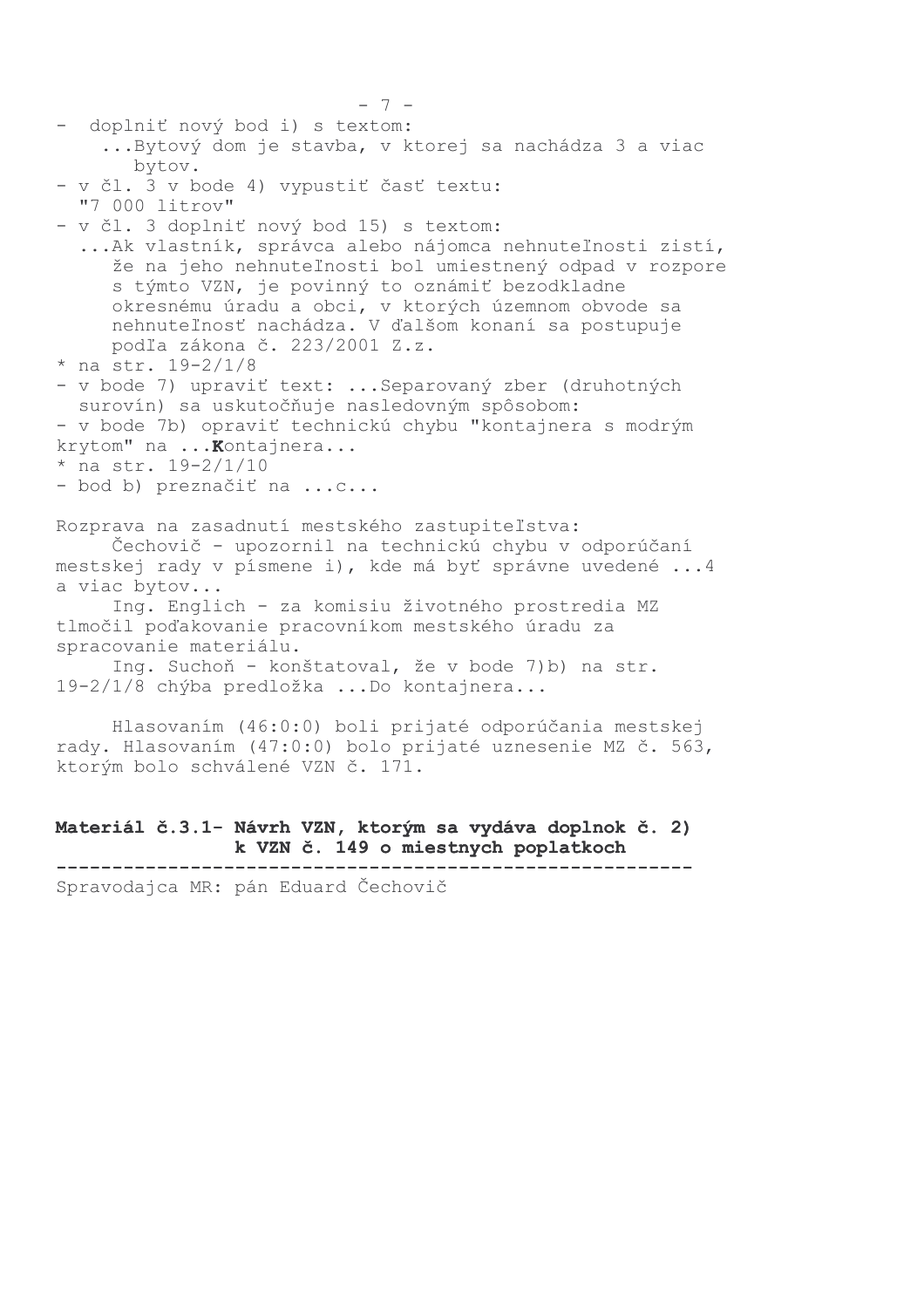Odporúčania mestskej rady:

- \* na str.  $19-3/1/4$ v 3. riadku zhora slovo "dovozcovia" nahradiť ... prepravcovia...
- \* na str.  $19-3/1/5$

```
vypustiť v 9. riadku zospodu slovo "neobsahuje"
```
- \* na str.  $19-3/1/9$
- v 1. riadku za spojenie "1 x denne" doplniť  $\ldots$ /pracovné/ $\ldots$
- celý tento odstavec (týkajúci sa VKK) na str. 19-3/1/9 presunúť do čl. 49d) písm. a.
- \* v čl. 49c ods. 3) nahradiť novým textom:
	- ... Právnická a fyzická osoba podnikateľ je povinný pred začatím podnikateľskej činnosti na území mesta Trnava uzatvoriť dohodu o množstvovom zbere s firmou, ktorá má s mestom Trnava uzatvorenú zmluvu na zber, prepravu a zneškodňovanie komunálnych odpadov.

Čechovič - v rámci spravodajskej správy informoval prítomných o cenách za zber, prepravu a zneškodňovanie komunálnych odpadov a drobných stavebných odpadov v iných mestách Slovenska na jedného obyvateľa za rok. Napr.

- Banská Bystrica IBV 800,-Sk **KBV**  $600, -Sk$ - Trenčín IBV 500,-Sk KBV 500,-Sk IBV 600,-Sk KBV - Prievidza  $470, -Sk$ - Bratislava  $1100, -Sk$  v IBV, KBV Zároveň odporučil na str. 19-3/1/9 doplniť ... VKK  $(5.000 1) \ldots$ 

Rozprava na zasadnutí mestského zastupiteľstva:

Ing. Englich - konštatoval, že v materiáli nie je zohľadnený separovaný zber. Preto odporúčal doplniť nový bod e) u fyzických osôb s textom: ... U fyzický osôb, obyvateľov podľa bodu c) zapojených do separovaného zberu bude základná sadzba na osobu a rok znížená o 20%. V prípade opakovaného nedodržania separovaného zberu bude sadzba zvýšená o 100%.

(Po vysvetlení záležitosti zobral svoj návrh späť.)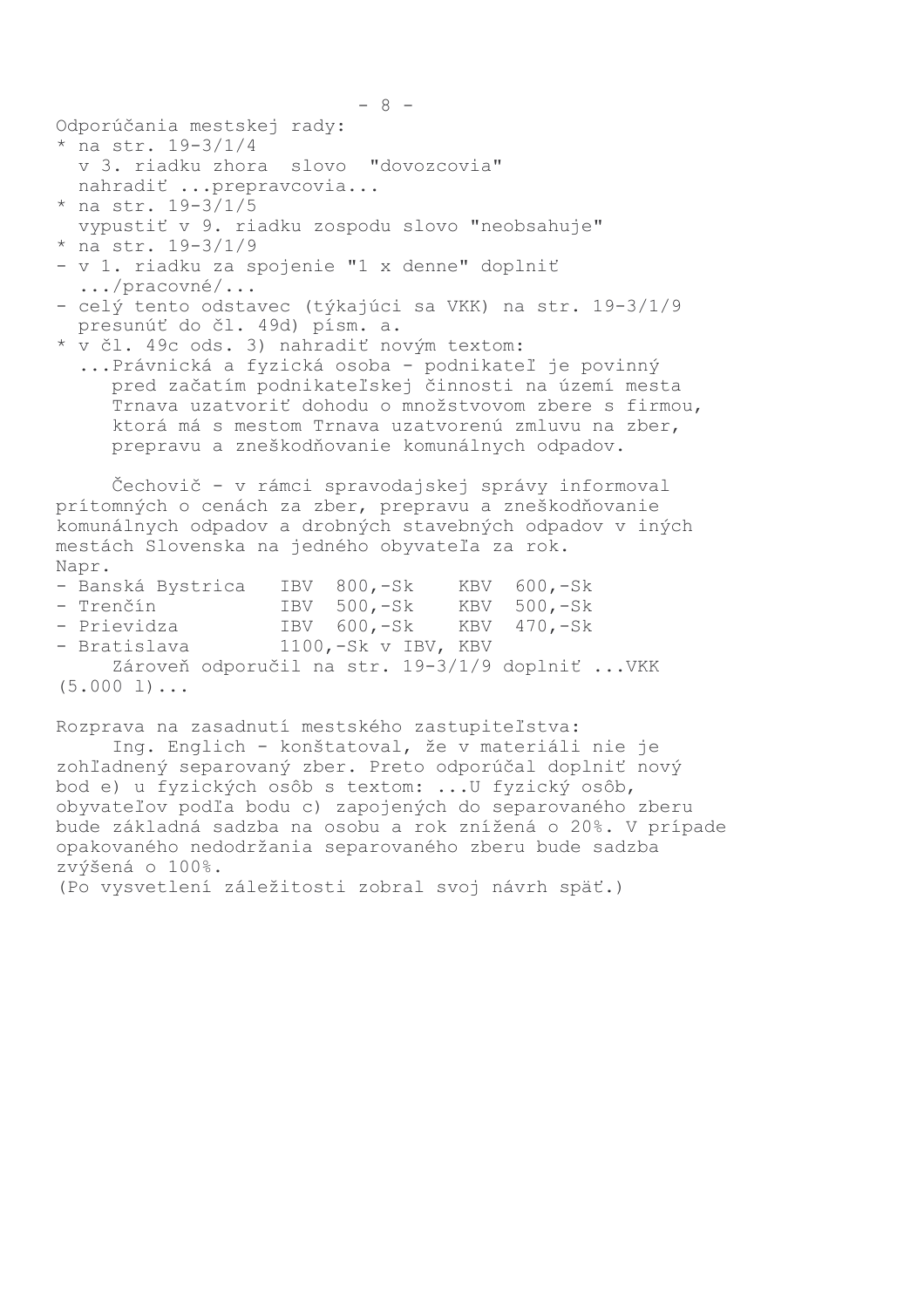Zároveň odporučil do bodu 49c) doplniť nový bod e) s textom: ... Na základe žiadosti pre 1-člennú domácnosť v rodinnom dome, vo veku člena domácnosti nad 70 rokov znížiť základnú sadzbu z 350,-Sk na 170,-Sk.

Čechovič - podotkol, že pracovná skupina sa veľmi dlhú dobu stretávala a zaoberala sa stanovením poplatkov. Návrh poslanca by však spôsobil vážny problém. Pretože cena 170,-Sk je cenou najnižšou, pod hranicu ktorej by sa nemalo ani ísť a v každej domácnosti sa nájdu nejaké dôvody. Uviedol, že v navrhovanej cene je už separovaný zber zahrnutý a kontrola separovaného zberu by bola prakticky nemožná. Rodinné domy neodporúčal znížiť na 170,-Sk, pretože v rodinných domoch sú aj iné odpady, ktoré sú produkované samotným domom, nie občanom. Zároveň uviedol, že ostatné mestá zrušili všetky zľavy a navrhovaný poplatok je tak nízky, že žiadne zľavy neodporúčal. Odporúčal počkať až na nový zákon.

Ing. Bošnák, primátor mesta - konštatoval, že v rodinných domoch sa už teraz ide s cenou o 110,-Sk nižšie. Podotkol, že náklady teraz vychádzajú asi 1,-Sk/deň a sociálne prípady sa dajú riešiť osobitne. Stanovenie výnimky by však robilo problémy. Rovnako i zvýšenie poplatku za porušovanie separovaného zberu by bolo tiež ťažké dokázať.

Ing. Englich - apeloval na sociálne cítenie poslancov a požiadal o podporu návrhu na zníženie poplatku u ľudí nad 70 rokov na základe žiadosti.

Ing. Butko, zástupca primátora - podotkol, že žiadny z poslancov nebude hlasovať "nasilu", avšak pri počutí sadzieb poplatkov v iných mestách zistil, že v meste Trnava 4-členná rodina zaplatí toľko, koľko v Trenčíne 1 osoba. Tu sa prejavila tá sociálnosť mesta. Aká-koľvek snaha nemôže viesť k úspechu, dokiaľ výsledky z ktorých mesto vychádza neumožňujú sadzbu 170,-Sk pre každého občana v meste. Teraz je vhodné chválu povedať systematickej práci mesta, ktorá nás doviedla k tomu, že môžeme schváliť to, čo v iných mestách nemajú. Mesto Trnava má svoju skládku a nemá ani 1,-Sk dlžoby. Vyslovil presvedčenie o tom, že toľko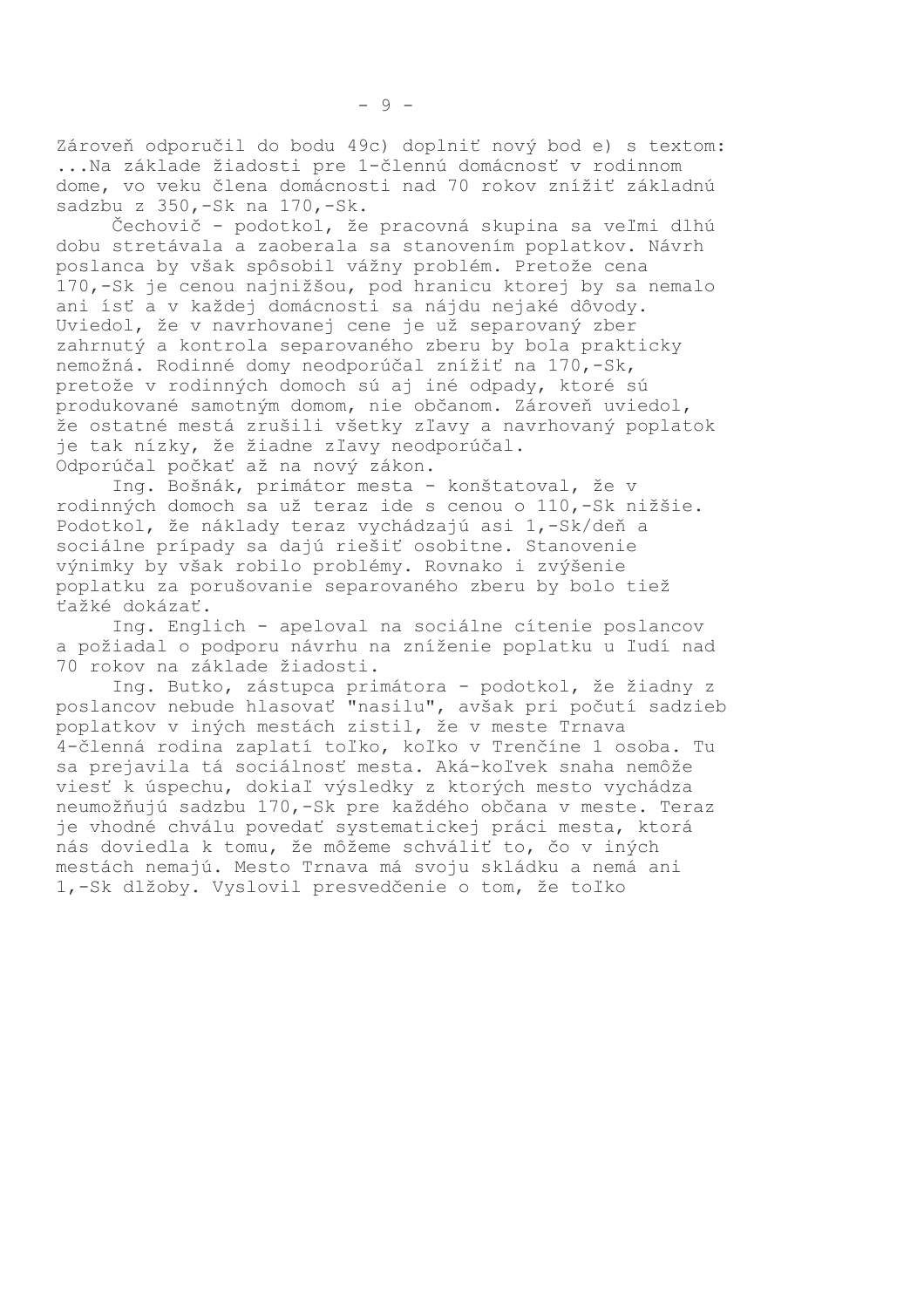kompostu v komunálnom odpade sa nevyrobí na celom Slovensku, ako v Trnave. Celé Slovensko nemôže v tomto mestu konkurovať. Ešte viac sociálnosti by bolo väčším problémom a odporučil nezabudnúť na to, že z tejto sumy sa platí všetok odpad, i ten z veľkokapacitných kontajnerov na našich uliciach. Mesto preto prijalo krok, že je ústretové ku všetkým občanom.

Kontrolný súčet poslancov MZ: 49.

Hlasovaním (46:0:1) boli prijaté odporúčania mestskej rady. Hlasovaním (3:17:27) nebol prijatý návrh Ing. Englicha. Hlasovaním (48:1:0) bolo prijaté uznesenie MZ č. 564, ktorým bolo schválené VZN č. 172.

Ing. Bošnák, primátor mesta - informoval prítomných o novele zákona, ktorý sa týka poplatkov za jadrové zariadenia. V zmysle zákona, ktorý bol schválený dňa 29.11.2001 by pre mesto Trnava platila sadzba 2 haliere/m2 územia, pretože mesto sa nachádza vo vzdialenosti 30 km od Jaslovských Bohuníc. Vzhľadom k tomu, že zákon ešte nenadobudol účinnosť, nebol premietnutý do VZN.

Ing. Bošnák, primátor mesta podotkol, že mu bolo doručené písomné ospravedlnenie z neúčasti na zasadnutí mestského zastupiteľstva od Ing. Petra Tomečka, poslanca MZ.

### Materiál č.4.1- Rozpočet mesta Trnava na rok 2002 Spravodajca MR: Ing. Vladimír Butko

Ing. Butko, zástupca primátora - podrobne zdôvodnil návrh rozpočtu mesta na rok 2002. Zároveň konštatoval, že postuláty veľmi dobre vypracoval hlavný kontrolór, ktorého stanovisko je priložené k spoločnému spravodajcovi. Ospravedlnil sa za spracovateľov materiálu a požiadal o výmenu tabuľky príjmov na rok 2002, v ktorej došlo k tlačovej chybe. Podotkol, že každé mesto na Slovensku, vo svete má inú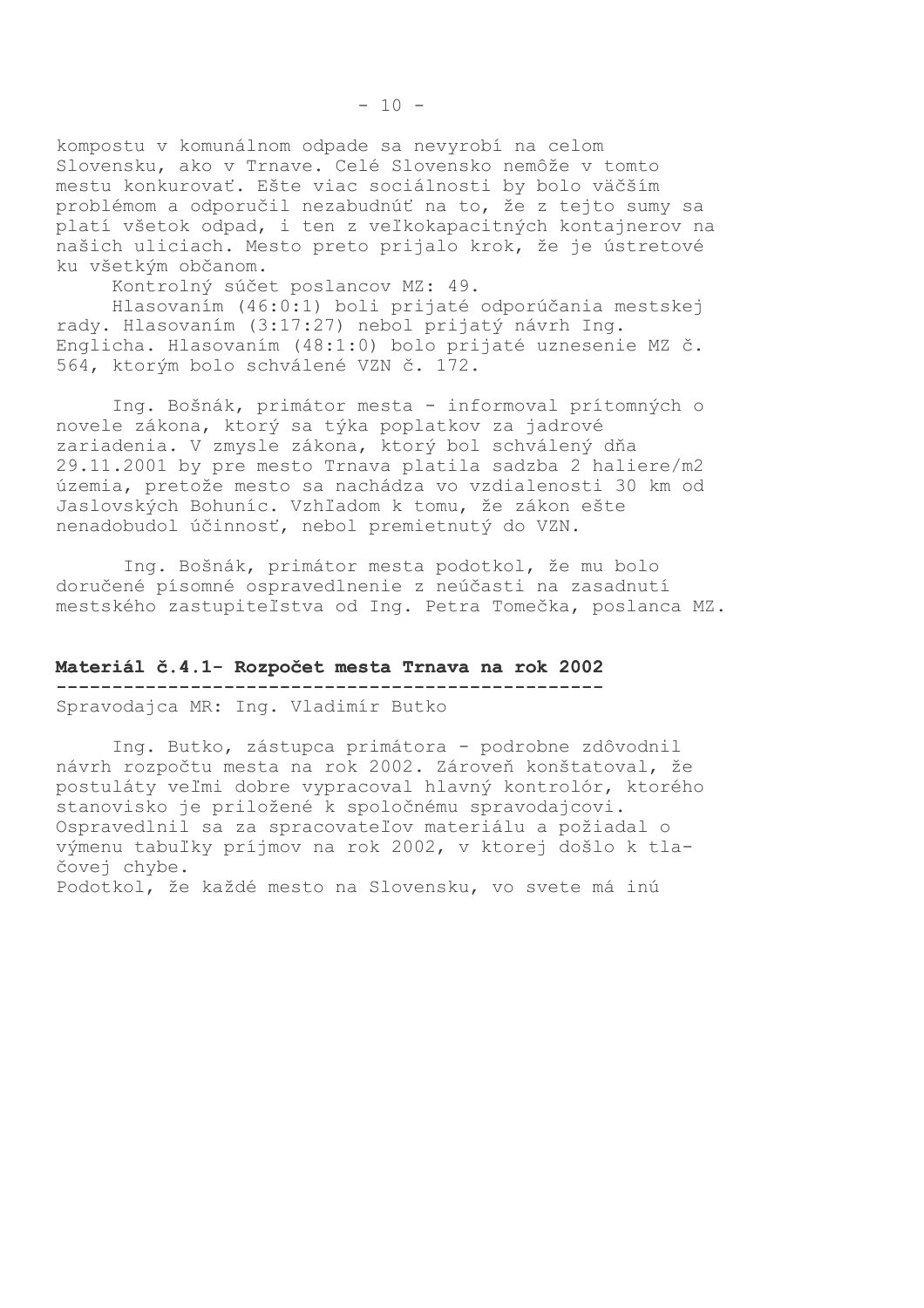históriu, iné prírodné podmienky, iných obyvateľov. Každé mesto je iné. Ale to nie sú tie hlavné rozdiely. V rozdieloch sú aj vízie, ktoré tie mestá majú. Môžu byť napísané, povedané alebo iné. Hlavné je to, že majú vízie v srdci a to je i prípad nášho mesta. Mesto by malo pomôcť ľuďom žiť lepšie a šťastnejšie a preto odporučil rozpočet mesta schváliť.

Ing. Bošnák, primátor mesta - informoval prítomných, že Slovenská ratingová agentúra zvýšila ratingové hodnotenie mesta. Z 27 možných stupňov sa dostalo na 7. stupeň. Doteraz bolo mesto na 8. stupni bbb a teraz je na aa-. Hodnotenie vyplýva z dlhodobo stabilného výhľadu mesta Trnave. Je to číslo, ktoré značne ovplyvnilo i rokovanie s bankami. Oslovených bolo 5 bankových subjektov ČSOB, PKB, Tatrabanka, Poľnobanka a VÚB, ktoré boli požiadané o poskytnutie ponúk na dlhodobé financovanie. Do 2. kola postúpila ČSOB a PKB. Najlepšiu ponuku dala ČSOB, preto sa navrhuje i úverový rámec 70 mil. Sk, druhá bola PKB, u ktorej sa navrhuje 50 mil. Sk. Mesto Trnava ide v úveroch 2% pod priemer Slovenska.

Zároveň informoval o obligáciách vo výške 80 mil. Sk, ktoré mali splatnosť do roku 2003. Ročné úroky boli vo výške 14%. V zmluve s PKB a.s. bola však klauzula aj na predčasné splatenie. Mesto prejde teraz na úrokovú sadzbu okolo 9% a ušetrilo 27 mil. Sk.

Za 9 rokov mesto čerpalo 274 mil. úverov, splátky boli 299 mil. Sk. Súčasný stav zadĺženosti do konca roka 2001 je 42 mil. Sk. Podotkol, že banky považujú mesto za hlboko úverovo poddimenzované.

Ing. Mička - konštatoval, že sa jedná o závažný materiál a je hodný mesta Trnava. Je najvyšší v histórii a udržuje ambície mesta v spoločnosti i ratingového hodnotenia. Uviedol, že mesto sa dostáva pri predaji majetku na určitú hranicu, pretože situácia sa nemôže riešiť len predajom majetku, ale ísť aj inou cestou. Materiálom sa zaoberal aj klub SDĽ, ktorý konštatoval, že materiál je veľmi podrobný a hovorí o tom, čo chce mesto dosiahnuť, zabezpečiť potreby občanov v oblasti kultúry,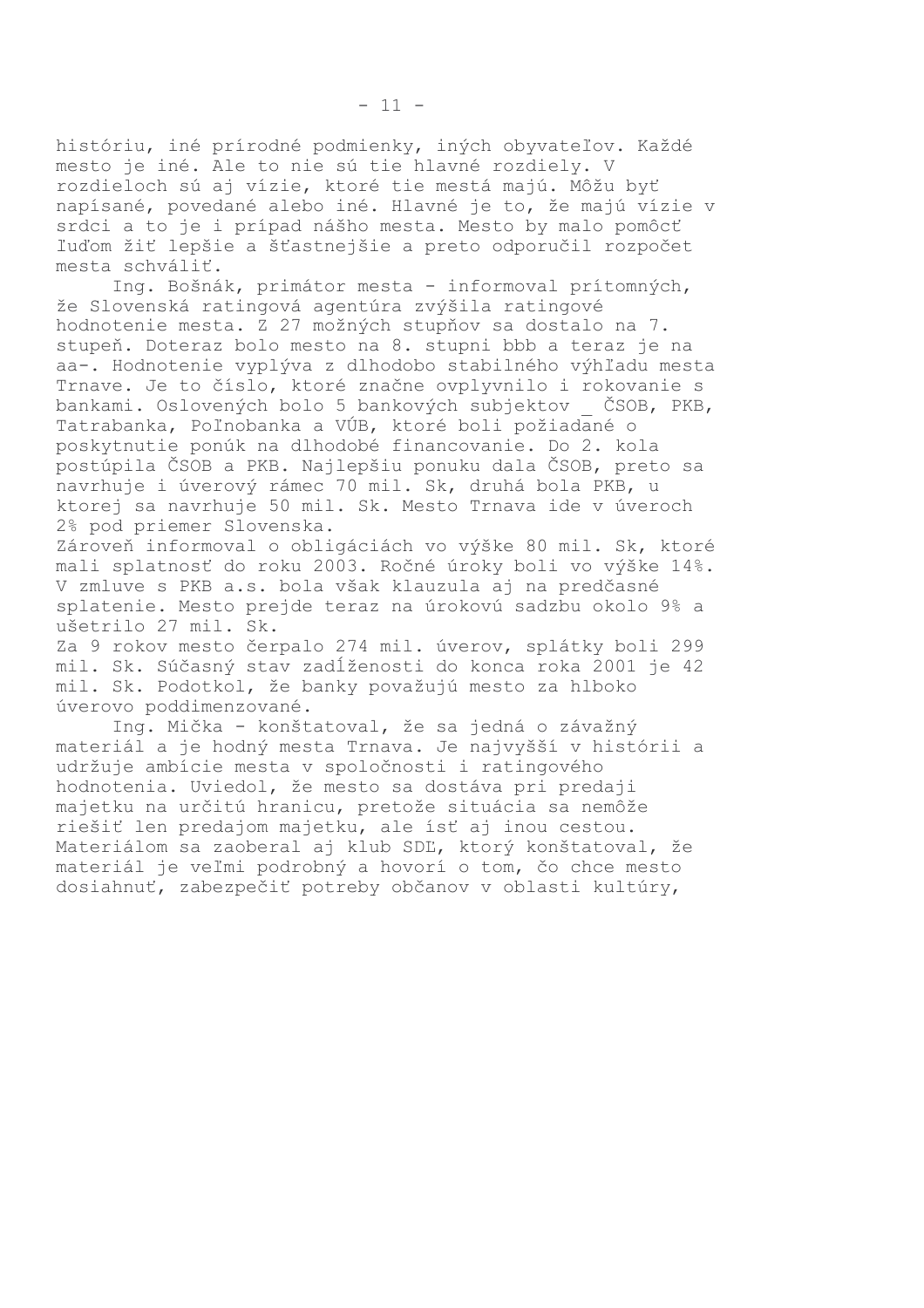vzdelávania, zelene. Preto podporuje ísť aj do určitého úverového zaťaženia.

Ing. Englich - konštatoval, že v tabuľkovej časti chýba predchádzajúci rok a tým sa zhoršuje aj možnosť porovnania. Poukázal v príjmovej časti na podhodnotenie príjmov (asi 100%-tné) v bode 2.2. a 2.3.

Konštatoval, že úvery mesta sa mu tiež javia ako veľmi vysoké. Navrhol ich vo výške 80 mil. Sk, i keď návrh nebude prechodný, pretože kluby sa dohodli. Predstavil svoju víziu, ktorou je aj život na sídliskách, nielen v centre mesta. Občania nemajú kde športovať, chýbajú na sídliskách oddychové zóny, demontovateľné klziskové plochy. V rámci svojho vystúpenia odporučil schváliť návrh na ... cieľovú sumu 200 tis. Sk za postup do interligy v roku 2002 z položky dotácie a dary pre Hádzanársky klub...

Ing. Belko - podotkol, že investícia vo výške 10 mil. Sk na kanalizáciu Modranka je veľmi nízka a mesto na tejto štvrti veľmi šetrí. Odporučil do uznesenia doplniť nový bod s textom: ... z poplatku za jadrový dozor nezahrnutý do rozpočtu mesta na rok 2002 financovať kanalizáciu v m.č. Modranka a získať ďalšie zdroje z projektov Phare a ISPA... (Neskôr svoj návrh stiahol.)

Konštatoval, že mesto tieto zdroje nevyužíva v takej miere, v akej by malo. Dlhodobo stabilný výhľad je pekný, avšak nehovorí o tom, ako bude mesto fungovať. Podotkol, že treba sem dotiahnuť také činnosti, ktoré inde vo svete sú a rozvoj mesta sa dokáže jedine úvermi.

Ing. Butko, zástupca primátora - pýtal sa, čo by sa stalo, ak by mesto dalo do položky "predaj majetku" viac, než by splnilo. Takto nemusí štáb ľudí riešiť jeden zložitý problém. Mesto Trnava nemusí zvolávať mimoriadne zastupiteľstvá na riešenie príjmov mesta tak ako to musia riešiť iné mesta. Ako predseda majetkovej komisie si položil otázku, prečo by sa mali do takejto pozície hnať. Mesto sa samo rozhoduje čo a za akých podmienok komu predať. Existujú spoločné vízie, aby mesto Trnava bolo spoločným mesto, v ktorom bude podporený život, zdravie a životné prostredie. Sem patria i športoviská, v rámci ktorých mesto dáva dotáciu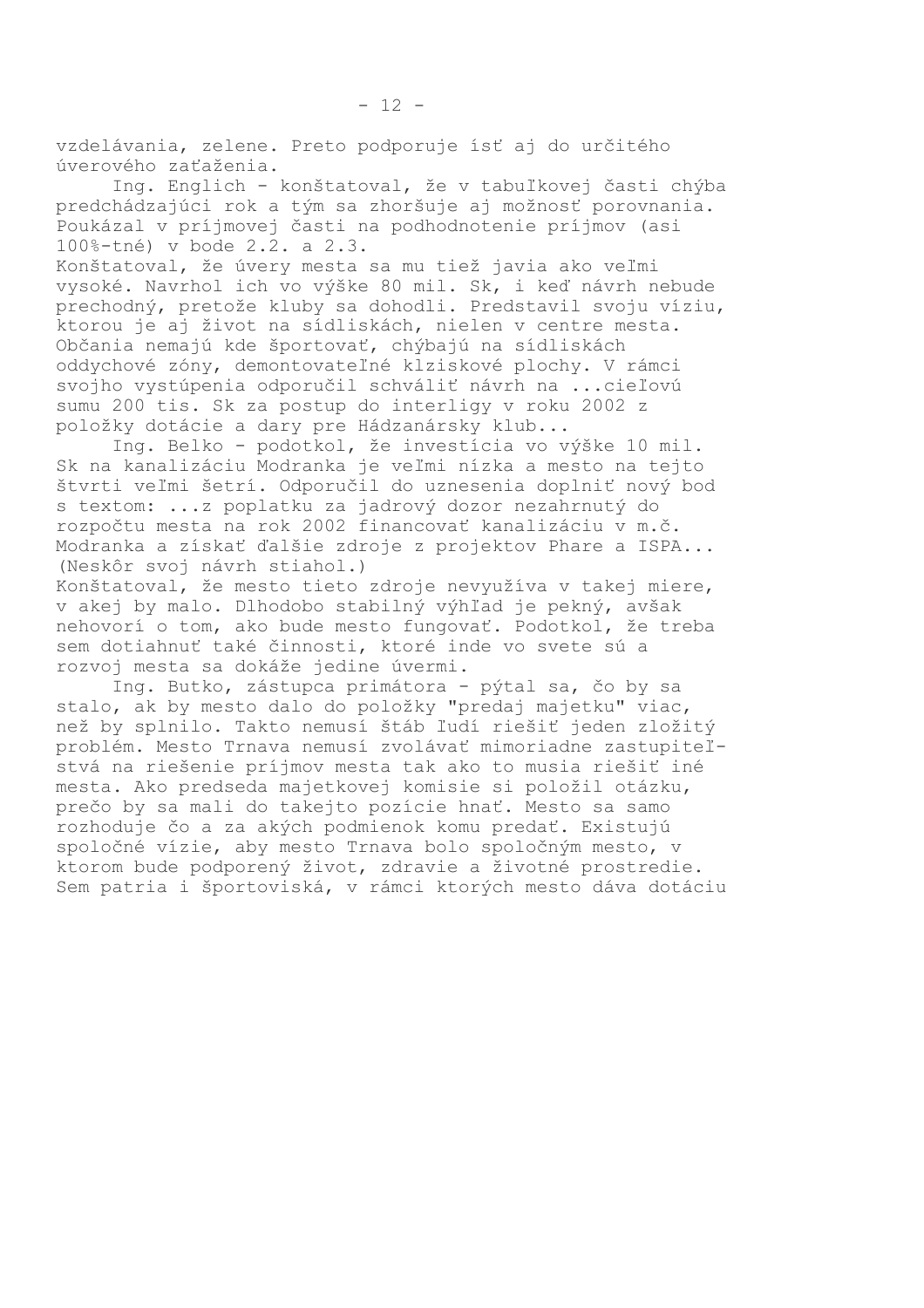športovým klubom ročne 2,3 mil. Sk (na využívanie športovej haly).

 $-13 -$ 

K záležitosti kanalizácie Modranka uviedol, že dosť náročne bol vybraný dodávateľ stavby. Komisia sa tešila spoločne (i s pánom Belkom, ktorý bol tiež členom). Drží tejto akcii palce, avšak nepovažuje za čestné argumentovať to, koľko peňazí získalo mesto za predaj pozemkov. Pretože mesto dalo do kanalizácie Modranka 10 mil. Sk v tomto roku a to nebude suma konečná. Aké to bude, ak si občania napr. zo sídliska Družba budú nárokovať budovanie v tejto časti z predaných pozemkov? Chápe historickú krivdu v súvislosti s kanalizáciou, avšak mesto sa ju snaží niekoľko rokov riešiť.

Ing. Bošnák, primátor mesta - nesúhlasil s návrhom na doplnenie uznesenia, pretože zákon ešte nie je v platnosti. Mesto sa však k aktualizácii rozpočtu bude vracať. Z projektu Phare sú 4 mil. Sk, podarilo sa získať ďalších 6 mil. Sk. Každý mesiac robí mesto doplnky projektov v rámci ISPA. Ak je možnosť získať 50% nenávratných zdrojov, je to lepšie. Mototechna v Modranke sa ešte doteraz nepredala, pozemok je stále v hre. Žiadal, aby sa veci uvádzali vždy na pravú mieru. Na záver svojho vystúpenia podotkol, že prvá etapa kanalizácie sa začala realizovať v minulom roku a zámer ukončenia celého diela do roku 2006 stále platí.

Ing. Bínovský - vyjadril sa za komisiu mládeže, ktorá schvaľuje návrhy na poskytnutie dotácie tým istým subjektom, ktoré však určité podmienky nesplnili. Športovým subjektom sa komisia snaží schvaľovať dotácie v rámci možností. Požiadal poslancov, aby návrh predložený Ing. Englichom neschválili.

Čechovič - uviedol, že podľa posledných informácií z Ministerstva životného prostredia SR na Slovensku v rámci projektov ISPA neboli vyčlenené žiadne finančné prostriedky. Projekty mali schválené mestá Nitra, Trenčín, Martin. Projekt mesta Trnava je na schvaľovaní v Bruseli a možnosti získania finančných prostriedkov sú na dobrej ceste. Na záver uviedol, že centrum je všetkých nás, preto sa dávajú do neho prostriedky. Až keď bude na požadovanej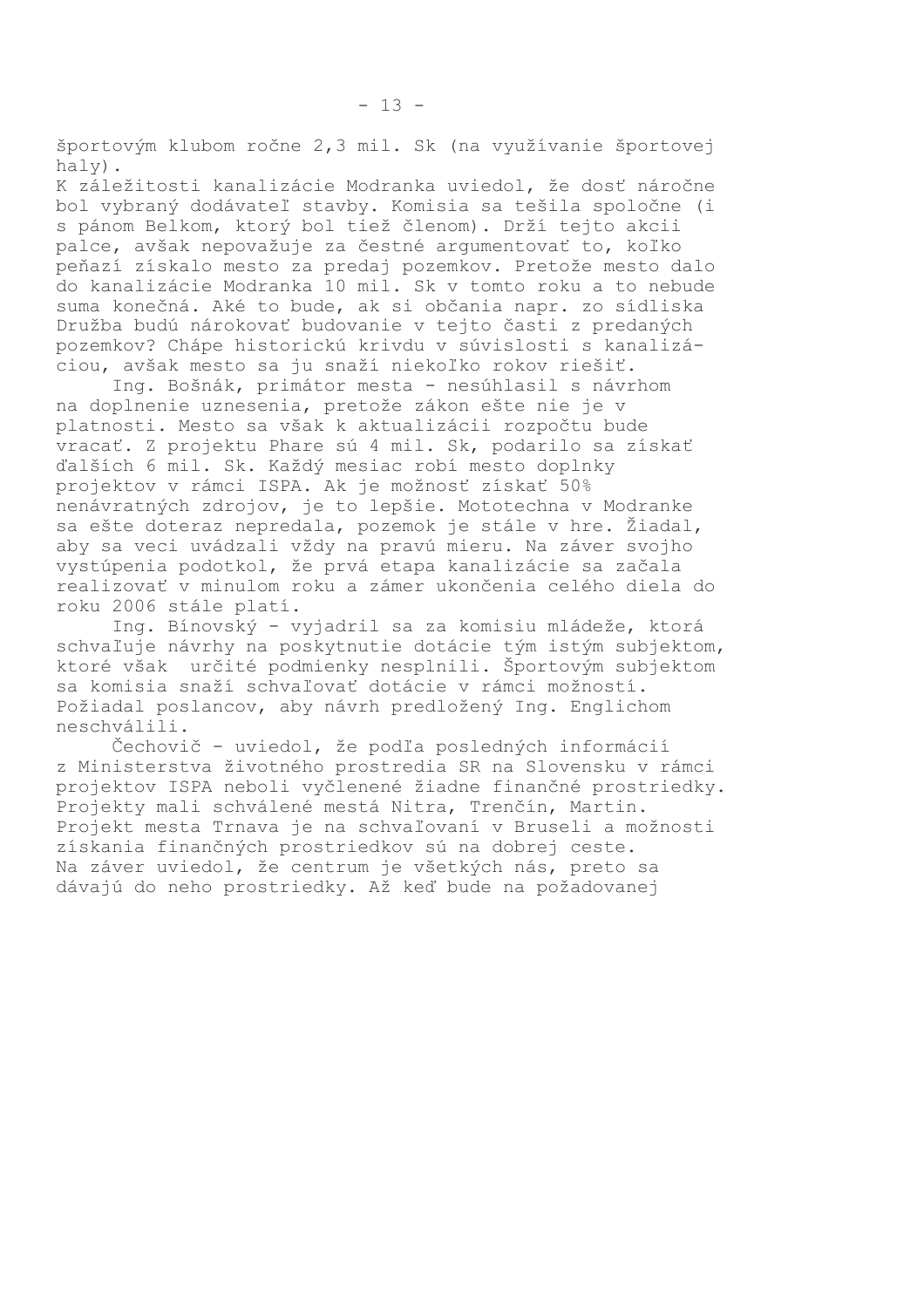úrovni, až potom je možné uvažovať o dávaní peňazí na sídliská. Na sídliská sa však úplne nezabúda, vysádzali sa po nich stromy, upravovali sa priestory pre deti a 20 mil. Sk sa vložilo do rekonštrukcie zimného štadióna, ktorý slúži všetkým.

Kontrolný súčet poslancov MZ: 52.

Mestská rada pozmeňovacie návrhy k materiálu nemala. Hlasovaním (3:22:22) nebol prijatý návrh Ing. Englicha. Hlasovaním (50:1:1) bolo prijaté uznesenie MZ č. 565 v bode f) ktorého bol doplnený text v zmysle záverov z rokovaní s bankovými subjektami.

#### Materiál č. 5 - Majetkové záležitosti

Spravodajca MR: Ing. Ivan Mička

#### 5.1. - Vyhodnotenie 1-kolového ponukového konania na predaj bytov

Mestská rada hlasovaním odporučila materiál na rokovanie mestského zastupiteľstva s tým, že na základe výsledkov ponukového konania bude návrh uznesenia doplnený nasledovne:

Mestské zastupiteľstvo mesta Trnava po prerokovaní:

#### 1. Schvaľuje

na základe výsledkov ponukového konania predaj 1 - izbového bytu č. 36 na Goliánovej ul. č. 37 o podlahovej ploche 34,07 m2 s prináležiacim spoluvlastníckym podielom na spoločných častiach, spoločných zariadeniach domu a pozemku parc.č. 8399/ 57 o veľkosti 66/10000 p. Ing. Zdene Farkasovej, nar. 17.9.1961, bytom Malá Mača č. 221, 925 01 Sládkovičovo za cenu 286.000, - Sk s termínom úhrady kúpnej ceny do 7. 1. 2002

### 2. Schvaľuje

na základe výsledkov ponukového konania predaj 1 - izbového bytu č. 11 na Okružnej ul. č. 15 o podlahovej ploche 29,01 m2 s prináležiacim spoluvlastníckym podie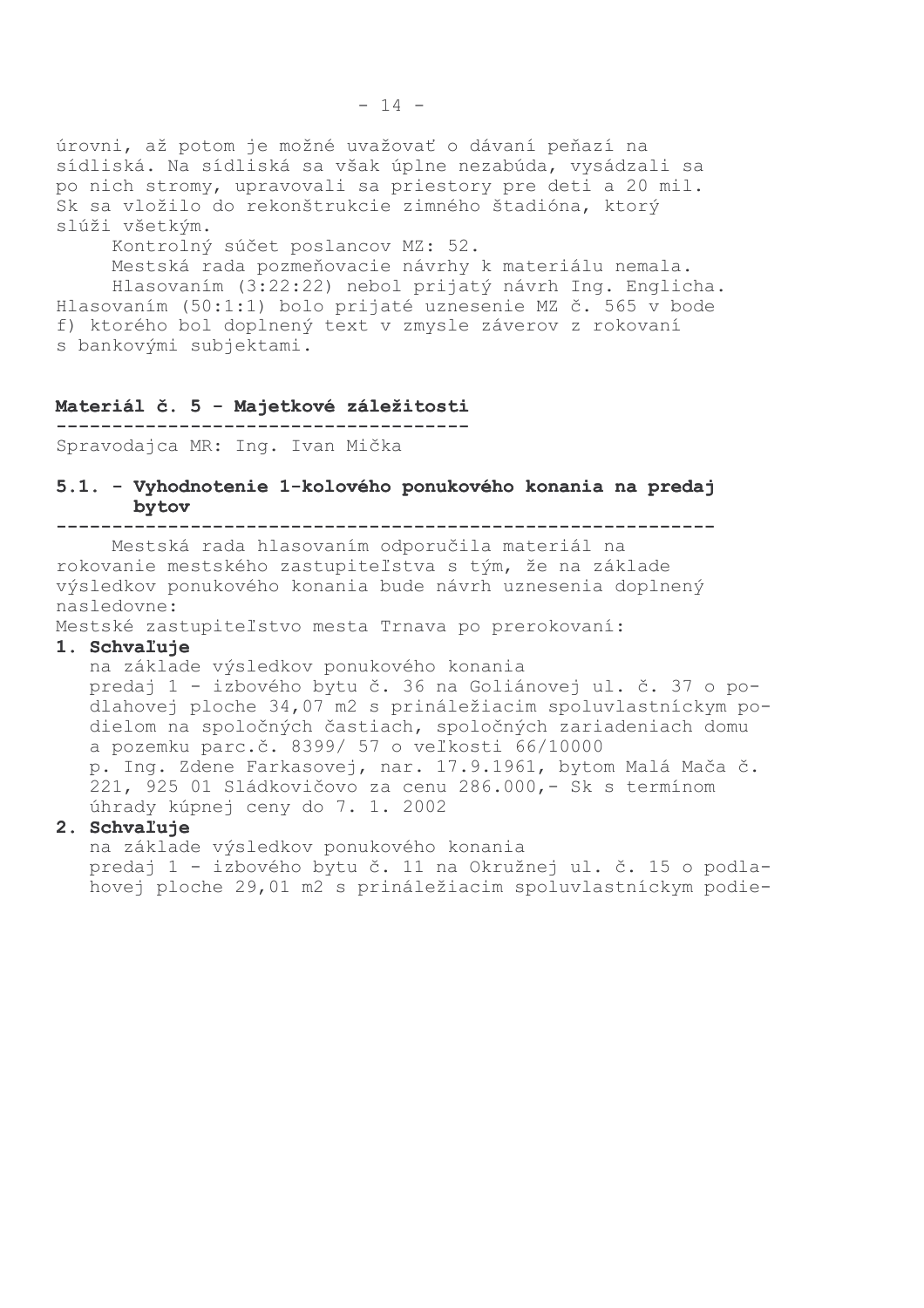lom na spoločných častiach, spoločných zariadeniach domu a pozemku parc.č. 5326/1 o veľkosti 65/10000

- a) p. Petrovi Čajkovi, nar. 23. 4. 1976, bytom Trnava, Špačinská cesta č. 68 za cenu 401.000, - Sk s termínom úhrady kúpnej ceny do 7. 1. 2002,
- b) v prípade neuhradenia kúpnej ceny na účet mesta do 7.1.2002 a neuzatvorenia kúpnej zmluvy so záujemcom uvedeným v bode a) prechádza právo kúpy bytu na Mariána Nováka, nar. 16. 2. 1973, bytom Šelpice 87 za cenu  $361.000 - Sk,$
- c) v prípade neuhradenia kúpnej ceny na účet mesta do 30 dní odo dňa doručenia výpisu uznesenia MZ a neuzatvorenia kúpnej zmluvy so záujemcom uvedeným v bode b) prechádza právo kúpy bytu na Petra Gerharta, nar. 29. 4. 1970, bytom Zemanská 147, Borský Mikuláš za cenu 335.000,- Sk.

### 3. Schvaľuje

na základe výsledkov ponukového konania predaj 1 - izbového bytu č. 51 na Goliánovej ul. č. 37 o podlahovej ploche 37,75 m2 s prináležiacim spoluvlastníckym podielom na spoločných častiach, spoločných zariadeniach domu a pozemku parc.č. 8399/57 o veľkosti 65/10000 p. Milanovi Jarabicovi, nar. 15. 10. 1975, bytom Trnava, ul. Vl. Clenentisa č. 58 za cenu 280.000,- Sk s termínom úhrady kúpnej ceny do 7. 1. 2002,

#### 9. Ukladá

Správe mestského majetku v Trnave pripraviť zmluvy o kúpe bytu v zmysle VZN č.105 v platnom znení a zák. č. 182/93 Z.z. v platnom znení a predložiť primátorovi mesta k podpisu. Termín : do 5 dní odo dňa úhrady kúpnej ceny na účet mesta

Na zasadnutí mestského zastupiteľstva k materiálu pripomienky neodzneli. Hlasovaním (44:0:0) bolo prijaté uznesenie MZ č. 566.

#### 5.2. - Zaradenie majetku mesta do ponukového konania

Mestská rada hlasovaním odporučila materiál na

rokovanie mestského zastupiteľstva s návrhom :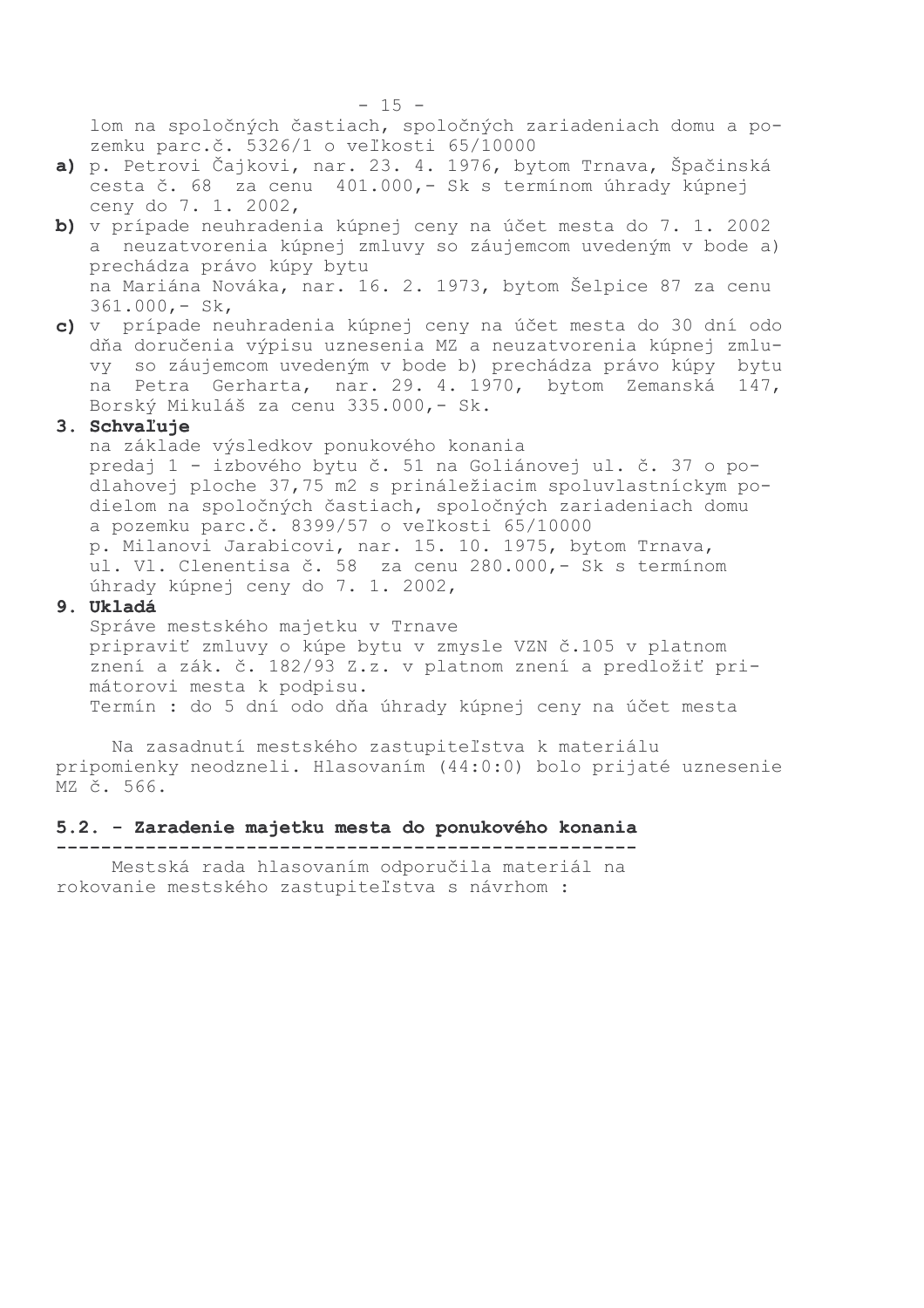Na zasadnutí mestského zastupiteľstva k materiálu pripomienky neodzneli. Hlasovaním (43:0:0) boli prijaté odporúčania mestskej rady. Hlasovaním (42:0:0) bolo prijaté uznesenie MZ č. 567.

#### 5.3. - Predaj bytu v zmysle postupu "Nakladania s bytmi vo vlastníctve mesta Trnava" - legalizácia

Na zasadnutí mestského zastupiteľstva k materiálu pripomienky neodzneli.

Mestská rada hlasovaním odporučila materiál na rokovanie mestského zastupiteľstva tiež bez pripomienok. Hlasovaním (41:0:0) bolo prijaté uznesenie MZ č. 568.

#### 5.4. - Priamy odpredaj pozemku na ul. V. Clementisa

Na zasadnutí mestského zastupiteľstva k materiálu pripomienky neodzneli.

Mestská rada hlasovaním odporučila materiál na rokovanie mestského zastupiteľstva tiež bez pripomienok. Hlasovaním (39:0:1) bolo prijaté uznesenie MZ č. 569.

#### 5.5. - Predaj pozemku na Františkánskej ulici v Trnave

Na zasadnutí mestského zastupiteľstva k materiálu pripomienky neodzneli.

Mestská rada hlasovaním odporučila materiál na rokovanie mestského zastupiteľstva tiež bez pripomienok.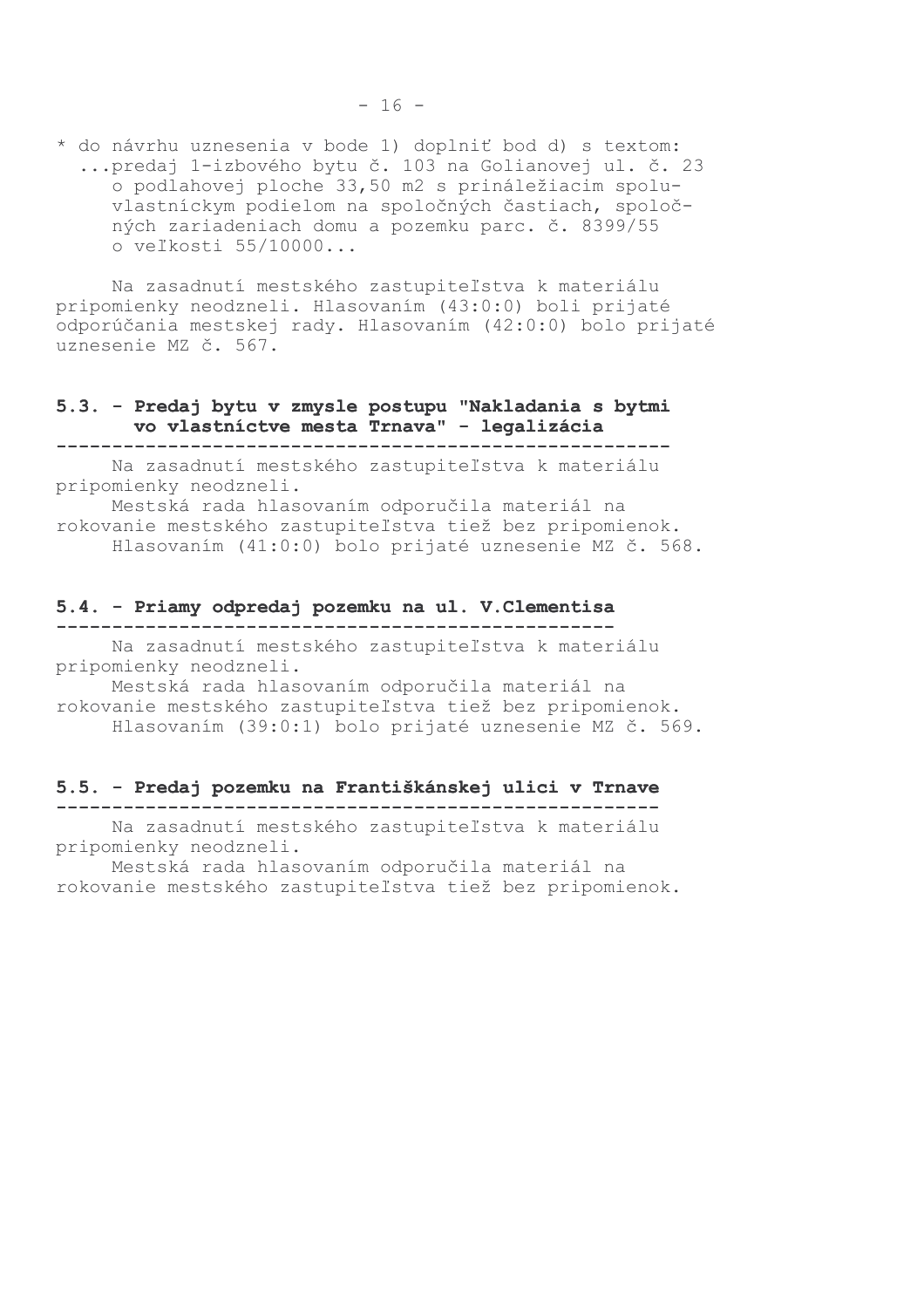Hlasovaním (41:0:1) bolo prijaté uznesenie MZ č. 570.

#### 5.6. - Súhlas s použitím pozemku mesta na vybudovanie prístupového chodníka k zriadeniu prevádzky denného espresa na Veselej ulici

Na zasadnutí mestského zastupiteľstva k materiálu pripomienky neodzneli.

Mestská rada hlasovaním odporučila materiál na rokovanie mestského zastupiteľstva tiež bez pripomienok. Hlasovaním (41:0:3) bolo prijaté uznesenie MZ č. 571.

#### 5.7. - Predaj pozemku na Tatranskej ulici v Trnave

Na zasadnutí mestského zastupiteľstva k materiálu pripomienky neodzneli.

Mestská rada hlasovaním odporučila materiál na rokovanie mestského zastupiteľstva tiež bez pripomienok. Hlasovaním (39:0:0) bolo prijaté uznesenie MZ č. 572.

#### 5.8. - Priamy predaj a zámena pozemkov na Bosniackej ulici v Trnave - Modranke

Na zasadnutí mestského zastupiteľstva k materiálu pripomienky neodzneli.

Mestská rada hlasovaním odporučila materiál na rokovanie mestského zastupiteľstva tiež bez pripomienok. Hlasovaním (39:0:0) bolo prijaté uznesenie MZ č. 573.

### 5.9. - Súhlas s použitím pozemku, zriadenie vecného bremena a predaj pozemkov na Bernolákovej a Sladovníckej ulici v Trnave

Mestská rada hlasovaním odporučila materiál na

rokovanie mestského zastupiteľstva bez pozmeňovacích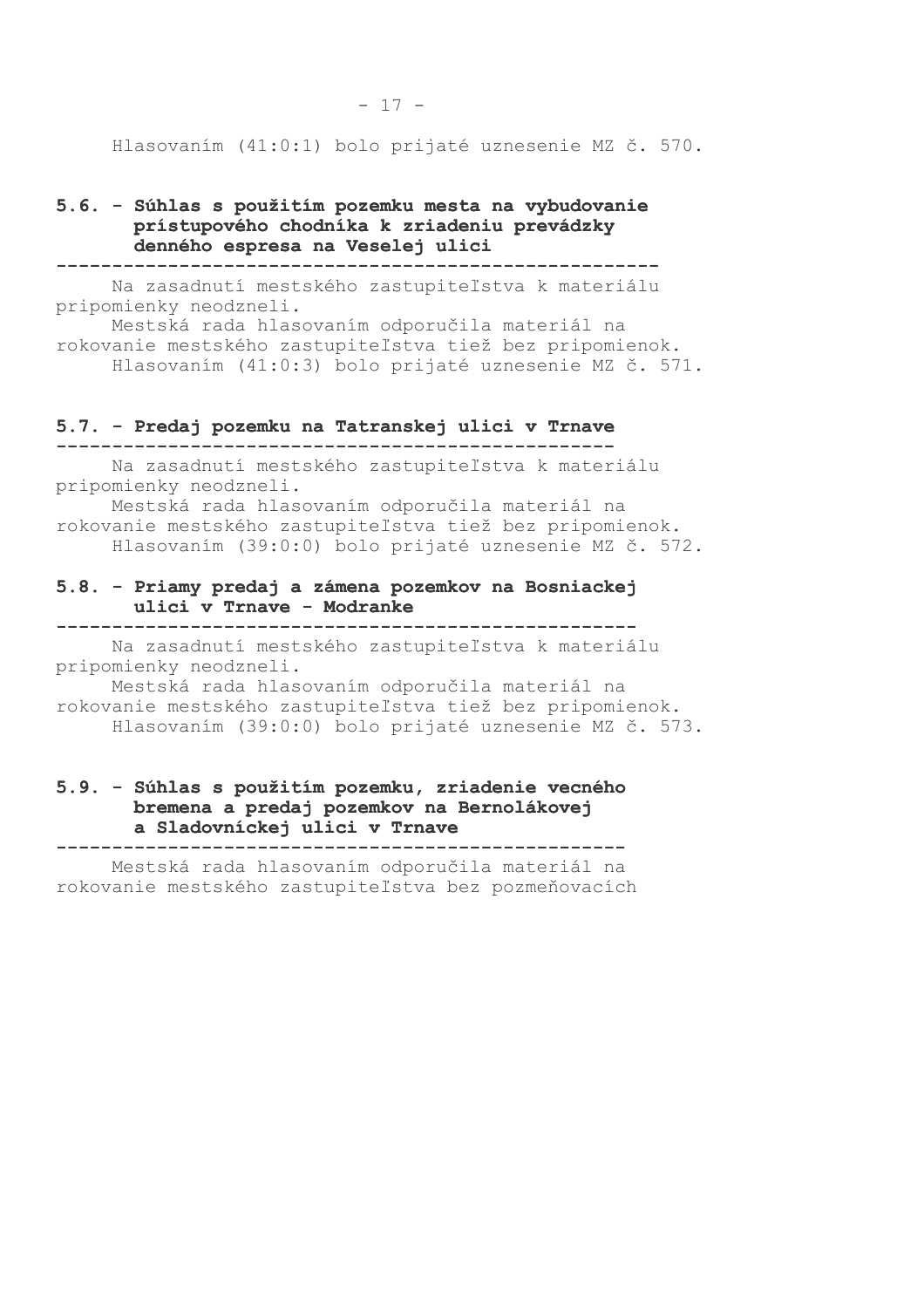návrhov.

Rozprava na zasadnutí mestského zastupiteľstva:

Ing. Bošnák, primátor mesta - podotkol, že ak sa zamyslíme nad týmto ako-koľvek, cena 10.000,- Sk/m2 je veľmi tvrdá. Dal na zváženie, či návrh majetkovej komisie je optimálny.

Čechovič - uviedol, že by to mala byť výchovná suma, pretože žiadateľka 1 rok nereagovala na listy z majetkovej komisie a mestského úradu. Žiadateľka záležitosť zdôvodnila rizikovým tehotenstvom, avšak mestská rada stanovisko majetkovej komisie podporila.

Po zdôvodnení stanoviska MK predložil návrh na zníženie ceny za 1 m2 pozemku v bode 2b) na 5.000, - Sk

Kontrolný súčet poslancov MZ: 4..

Hlasovaním (29:1:7) bol prijatý návrh poslanca Čechoviča. Hlasovaním (38:0:5) bolo prijaté uznesenie MZ č. 574.

## 5.10. - Odpredaj podielov z mestského pozemku parc. č. 1613 v k.ú. Trnava vlastníkom bytov v bytovom dome s.č. 2790 na ul. B. Smetanu č. 11, 12, 13, 14 v Trnave

Na zasadnutí mestského zastupiteľstva pripomienky k materiálu neodzneli.

Mestská rada hlasovaním odporučila materiál na rokovanie mestského zastupiteľstva tiež bez pripomienok. Hlasovaním (40:1:0) bolo prijaté uznesenie MZ č. 575.

#### 5.11. - Priamy predaj pozemku na Topoľovej ulici v Trnave

Na zasadnutí mestského zastupiteľstva pripomienky k materiálu neodzneli.

Mestská rada hlasovaním odporučila materiál na rokovanie mestského zastupiteľstva tiež bez pripomienok. Hlasovaním (40:0:1) bolo prijaté uznesenie MZ č. 576.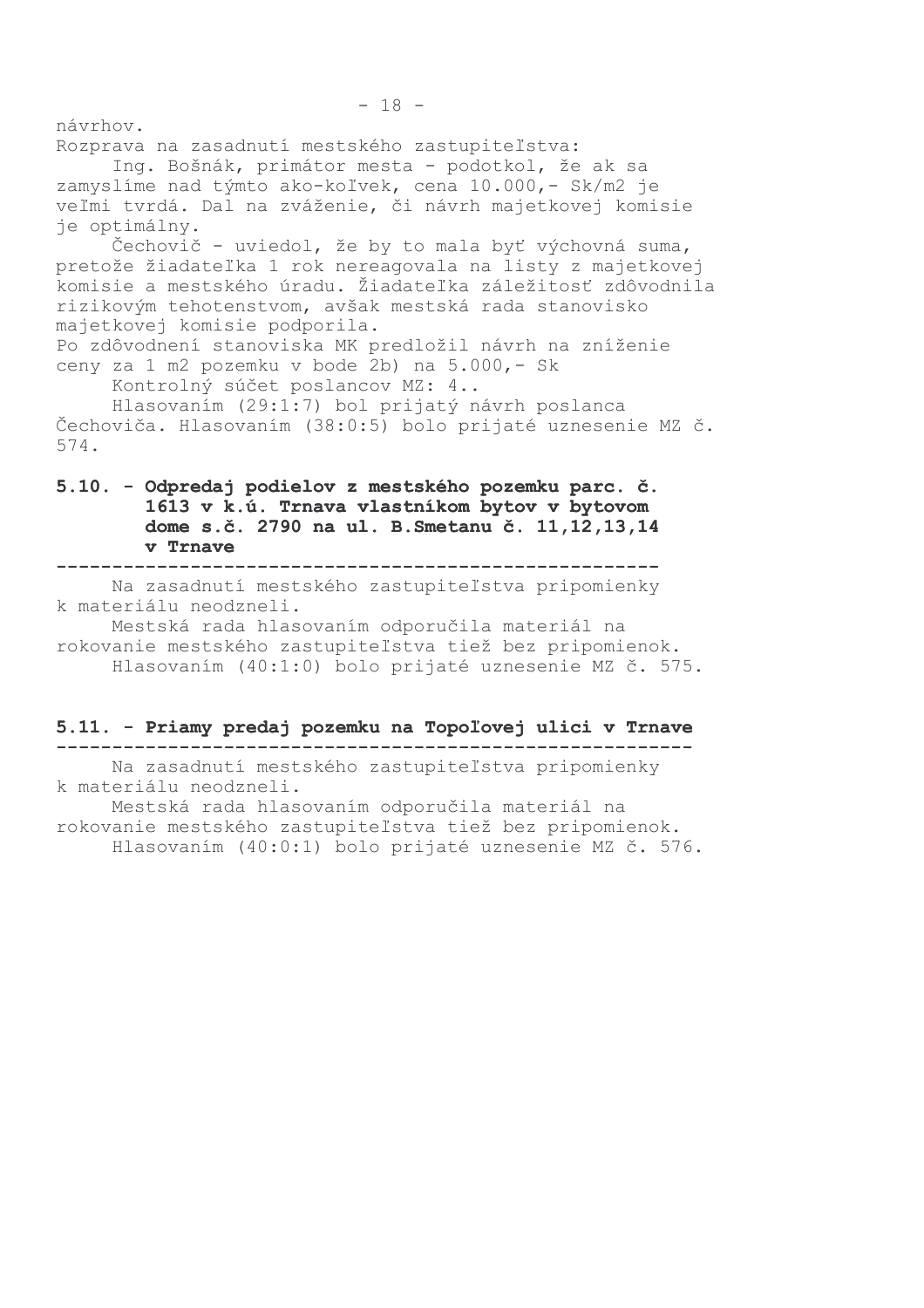### 5.12. - Sťažnosť pána Karola Kováča

Ing. Bošnák, primátor mesta - podotkol, že podstatným problémom je to, že pán Kováč sa najskôr musí vysporiadať so svojimi spoluvlastníkmi. Teraz si môže uplatniť len nájom za svoj podiel na vlastníctve pozemku.

Mestská rada hlasovaním odporučila materiál na rokovanie mestského zastupiteľstva bez pripomienok. Kontrolný súčet poslancov MZ: 43. Hlasovaním (41:0:2) bolo prijaté uznesenie MZ č. 577.

### 5.13. - Odpredaj termostatických ventilov zo skladových zásob SMM Trnava

Na zasadnutí mestského zastupiteľstva pripomienky k materiálu neodzneli.

Mestská rada hlasovaním odporučila materiál na rokovanie mestského zastupiteľstva tiež bez pozmeňovacích návrhov.

Kontrolný súčet poslancov MZ: 45.

Hlasovaním (42:1:1) bolo prijaté uznesenie MZ č. 578.

#### 5.14. - Informatívna správa o petícii k návrhu výstavby nových obytných blokov na ul. B. Smetanu v Trnave

Na zasadnutí mestského zastupiteľstva pripomienky k materiálu neodzneli.

Mestská rada hlasovaním odporučila materiál na rokovanie mestského zastupiteľstva tiež bez pozmeňovacích návrhov.

Kontrolný súčet poslancov MZ:45. Hlasovaním (38:3:4) bolo prijaté uznesenie MZ č. 579.

Zasadnutie mestského zastupiteľstva prišli pozdraviť koledníci z Detského domova na Botanickej ulici v Trnave.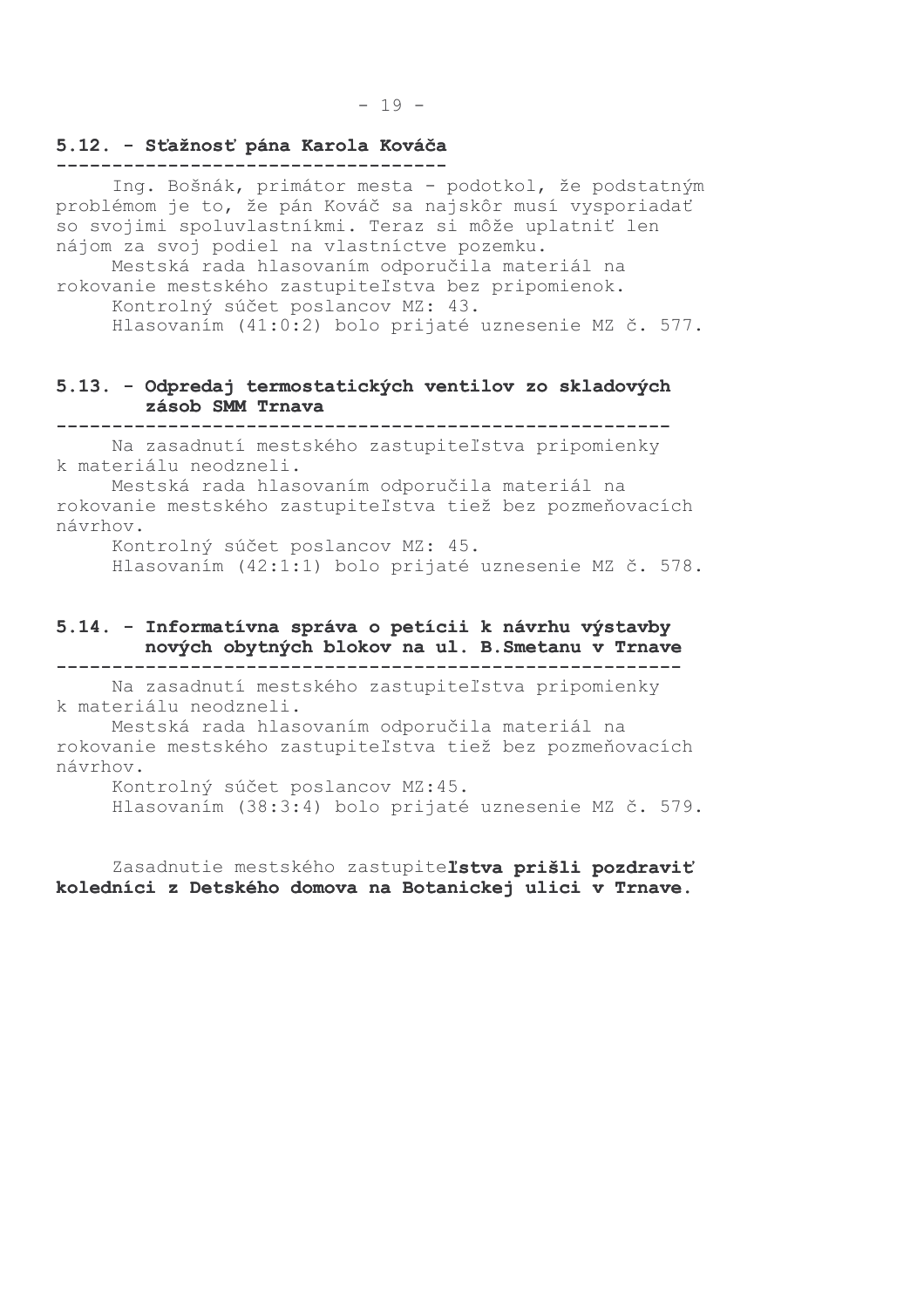## Materiál č. 6.1- Návrh na zmenu Zriaďovacej listiny Správy mestského majetku Trnava

Spravodajca MR: pán Karol Opatovský

Na zasadnutí mestského zastupiteľstva pripomienky k materiálu neodzneli.

Mestská rada hlasovaním odporučila materiál na rokovanie mestského zastupiteľstva bez pripomienok. Kontrolný súčet poslanov MZ: 48. Hlasovaním (48:0:0) bolo prijaté uznesenie MZ č. 580.

#### Materiál č. 7.1- Predaj bytov -----------------------------

Spravodajca MR: pán Ján Žitňanský

Mestská rada hlasovaním odporučila materiál na rokovanie mestského zastupiteľstva s tým, že spracovateľ materiálu doplní vysvetlenie rozdielnej ceny bytov v závislosti s amortizáciou. Stanovisko spracovateľa:  $-$  body b 46), b 47), b 48) boli preverené a spracovateľ potvrdzuje správnosť cien uvedených v schvaľovacej časti uznesenia  $-$  bod b 49) \* cena uvedená v časti ruší 1.11. - 49.819,- Sk je cena vypočítaná s amortizáciou k roku 1999 \* cena uvedená v schvaľovacej časti v bode b 49) - 39.921,- Sk je cena vypočítaná s amortizáciou k roku 2002. (Rozdiel cien teda predstavuje amortizáciu za 3 roky.)

Na zasadnutí mestského zastupiteľstva pozmeňovacie návrhy k materiálu neodzneli. Hlasovaním (48:0:0) bolo prijaté uznesenie MZ č. 581.

#### Materiál č. 7.2- Predaj garáže

------------------------------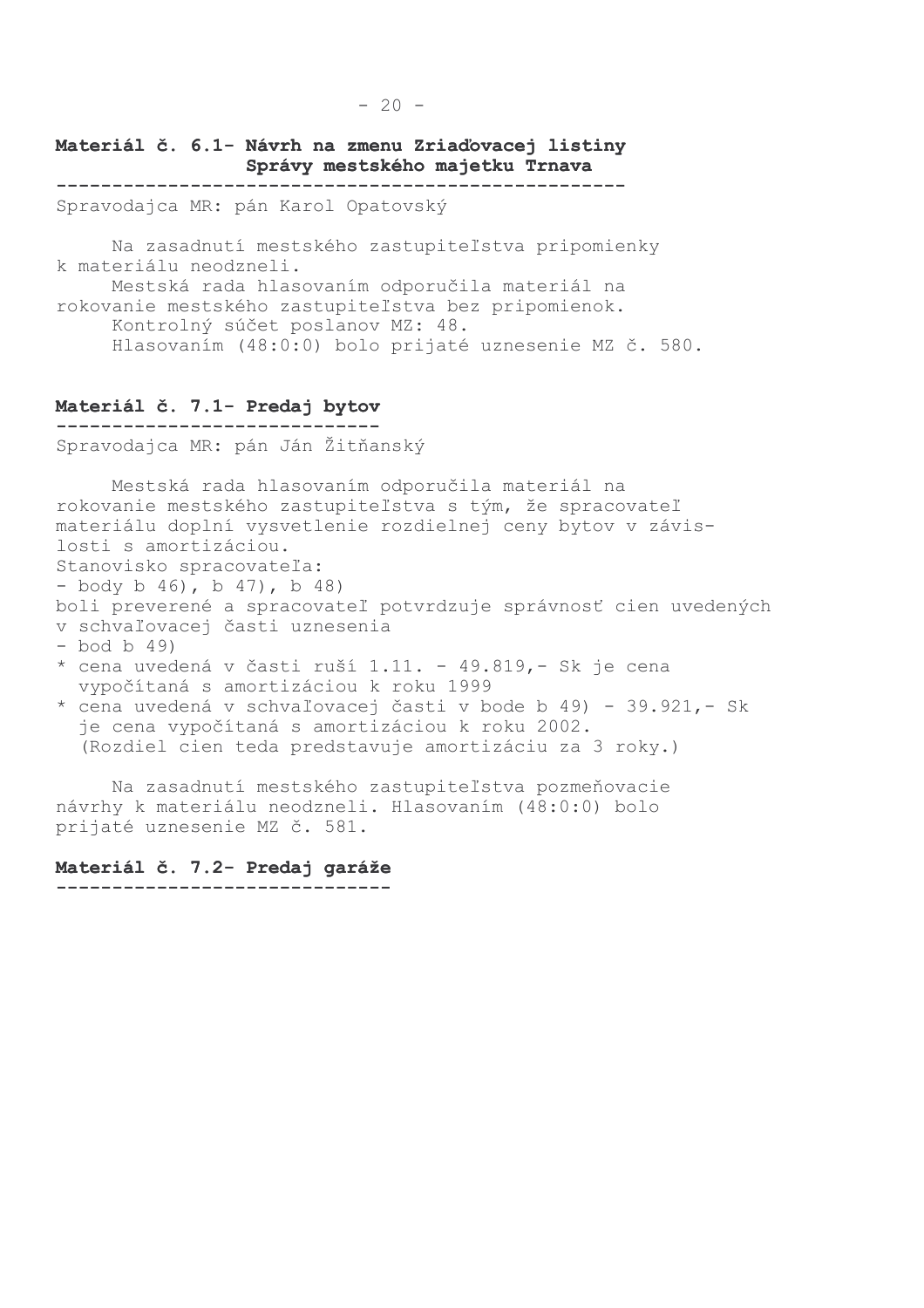Spravodajca MR: pán Ján Žitňanský

Na zasadnutí mestského zastupiteľstva pozmeňovacie návrhy k materiálu neodzneli.

Mestská rada hlasovaním odporučila materiál na rokovanie mestského zastupiteľstva tiež bez pripomienok. Hlasovaním (49:0:1) bolo prijaté uznesenie MZ č. 582.

 $-21 -$ 

#### Materiál č. 8.1- Vyhodnotenie Medzinárodného hudobného festivalu Dobrofest - Trnava 2001

Spravodajca MR: Mgr. Marian Rozložník

Na zasadnutí mestského zastupiteľstva pozmeňovacie návrhy k materiálu neodzneli.

Mestská rada hlasovaním odporučila materiál na rokovanie mestského zastupiteľstva tiež bez pripomienok. Kontrolný súčet poslancov MZ: 47. Hlasovaním (47:0:0) bolo prijaté uznesenie MZ č. 583.

### Materiál č. 9.1- Návrh na zmeny organizačného poriadku Mestského úradu v Trnave

Spravodajca MR: Mgr. Štefan Zachar

Rozprava na zasadnutí mestského zastupiteľstva: Ing. Belko - zaujímal sa, či sa materiálom ide schvaľovať len zmena organizačného poriadku z dôvodu prechodu kompetencií zo štátnej správy.

Ing. Bošnák, primátor mesta - uviedol, že sa jedná len o tie záležitosti, ktoré prechádzajú pod mesto od 1.1.2002, prechod ostatných kompetencií je len informatívny. Na zasadnutí mestského zastupiteľstva konkrétne pozmeňovacie návrhy neodzneli.

Kontrolný súčet poslancov MZ: 48.

Mestská rada hlasovaním odporučila materiál na rokovanie mestského zastupiteľstva bez pripomienok.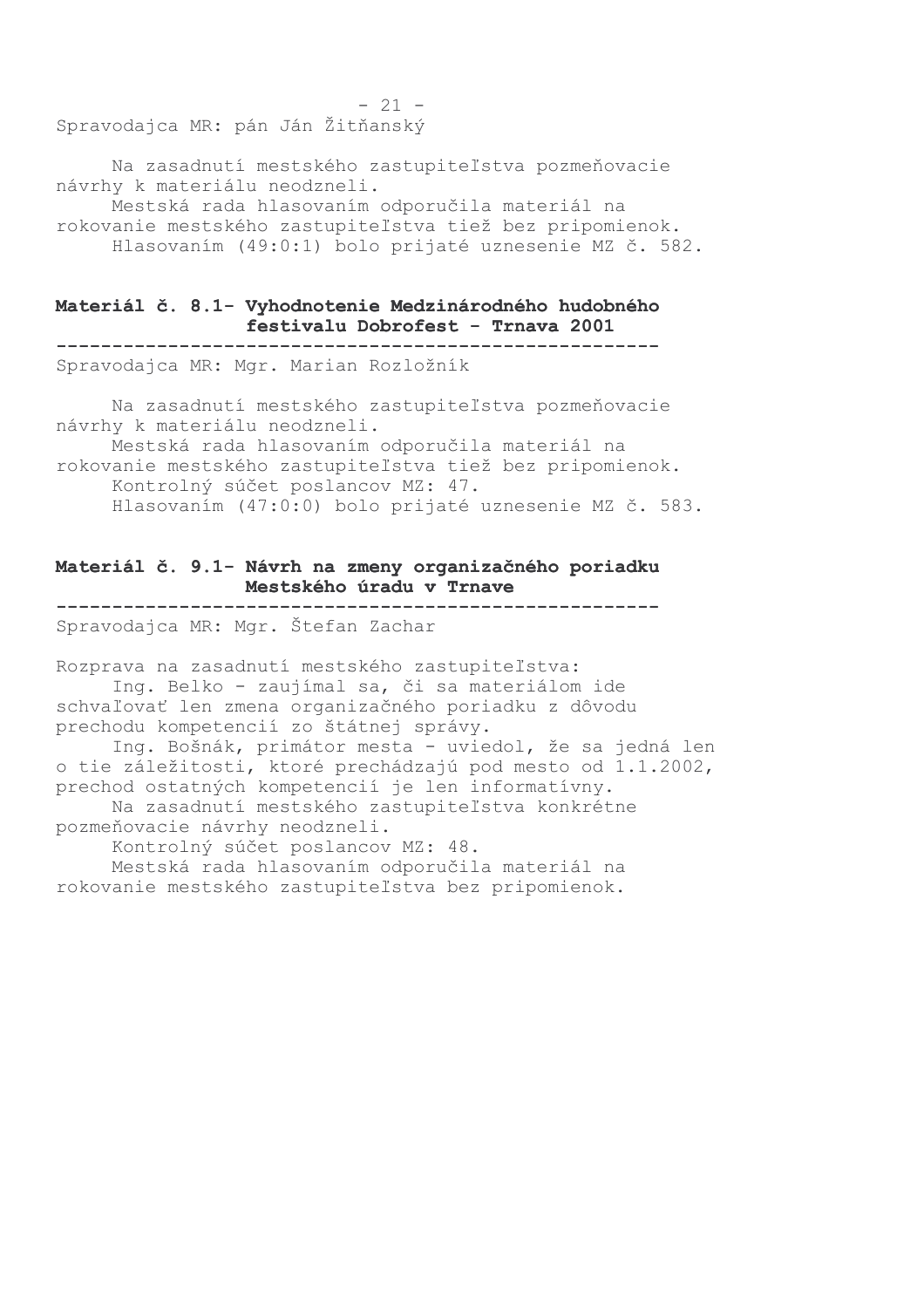$-22 -$ 

#### Materiál č. 10.1- Informatívna správa o zabezpečení civilnej ochrany obyvateľstva v meste Trnava

Spravodajca MR: Mgr. Milan Urbanovský

Rozprava na zasadnutí mestského zastupiteľstva:

RNDr. Keltoš, CSc. - konštatoval, že samotná správa potvrdzuje to, čo hovoril na minulom zasadnutí, že mesto nemá účinnú ochranu proti jadrovej havárii, teroristickým útokom a voči otravným látkam. Ani v samotnej koncepcii sa nič nepíše, hoci sú vypracované plány. Uviedol, že žiadal informáciu o tom, ako je zaistená individuálna ochrana. Podotkol, že v správe uvádzané filtre nie sú vôbec účinné na jadrovú ochranu. Sú z roku 1983, takže účinnosť už nemajú a nebola u nich robená žiadna kontrola v centrálnych laboratóriách v Slovenskej Ľupči.

Nebyla, referent CO MsÚ - uviedol, že prostriedky individuálnej ochrany sú zabezpečené štátom v zmysle koncepcie ochrany obyvateľstva vypracovanej vládou SR. Čo sa týka skúšky filtrov, bolo skonštatované, že iba filtre typu MOF nezaisťujú požadovaný stupeň ochrany pred bojovými chemickými látkami. Ochranné filtre MOF 2, 4, 5 zaisťujú ochranu proti zbraniam hromadného ničenia. OF MOF 2 sú z roku 1975 a MOF 4 z roku 1980 spĺňajú podmienky individuálnej ochrany obyvateľstva. V zmysle zákona má mesto všetko zabezpečené.

RNDr. Keltoš, CSc. - uviedol, že brať niečo na vedomie je jedna vec a druhá je zase riešenie. Pýtal sa, kto si to bude brať na zodpovednosť. Mesto Trnava je v 30 km zóne od jadrovej elektrárne a preto je potrebné niečo robiť.

Ing. Bošnák, primátor mesta - podotkol, že rozprava k materiálu bola vyhlásená, avšak návrh na úpravu uznesenia nebol daný.

RNDr. Keltoš, CSc. - podotkol, že návrh je potrebné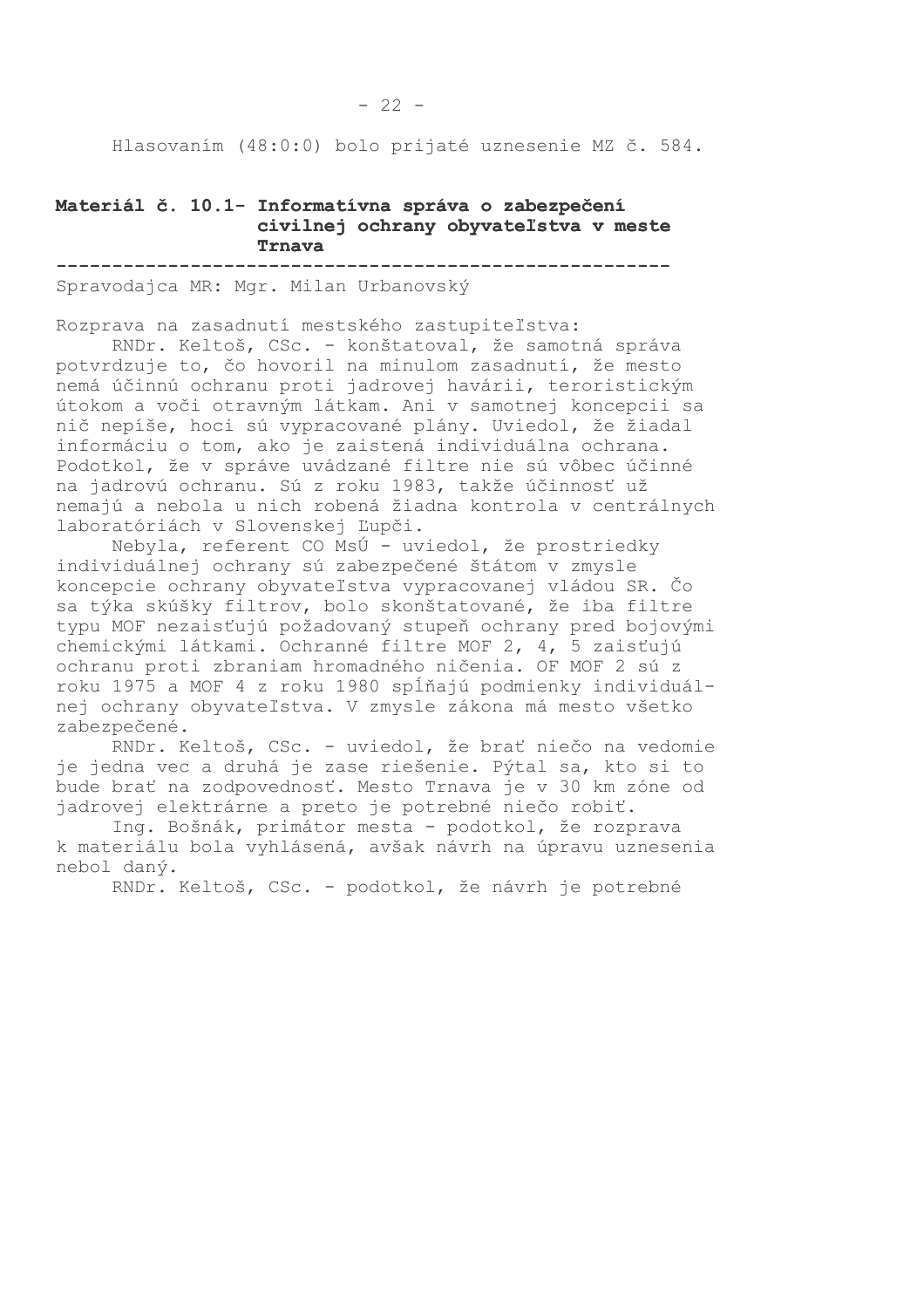urobiť podľa zákona, mohol by ho urobiť, avšak nie je za to platený, je to vecou úradu.

Kontrolný súčet poslancov MZ: 47.

Mestská rada hlasovaním odporučila materiál na rokovanie mestského zastupiteľstva bez pozmeňovacích návrhov.

Hlasovaním (39:1:7) bolo prijaté uznesenie MZ č. 585.

#### Materiál č. 11.1- Informatívna správa o pripravovaných aktivitách programu Zdravé mesto na rok 2002 a ich finančnom zabezpečení

Spravodajca MR: MUDr. Božena Štegmanová

Mestská rada hlasovaním odporučila materiál na rokovanie mestského zastupiteľstva s návrhom: \* oprava preklepu v 2. riadku dôvodovej správy  $\ldots$ 450/2001...

Na zasadnutí mestského zastupiteľstva pozmeňovacie návrhy k materiálu neodzneli.

Kontrolný súčet poslancov MZ: 49.

Hlasovaním (49:0:0) bolo prijaté uznesenie MZ č. 586.

### Materiál č. 12.1- Informatívna správa - analýza pripravenosti jednotlivých lokalít IBV na území mesta Trnava

Spravodajca MR: Inq. Ľuboš Bínovský

Na zasadnutí mestského zastupiteľstva k materiálu pripomienky neodzneli. Mestská rada hlasovaním odporučila materiál na rokovanie mestského zastupiteľstva tiež bez pripomienok. Kontrolný súčet poslancov MZ: 49. Hlasovaním (49:0:0) bolo prijaté uznesenie MZ č. 587.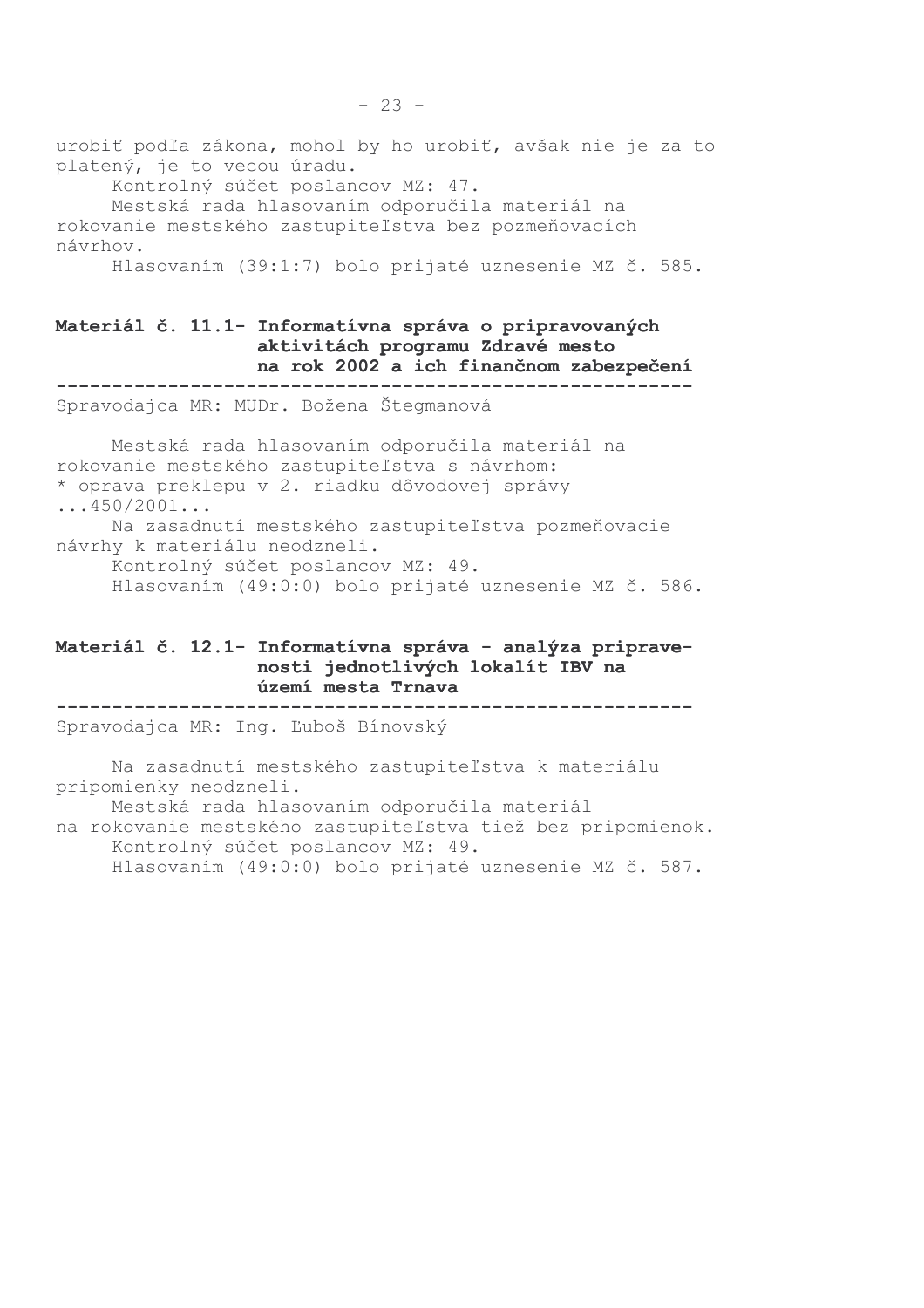Materiál č. 13.1- Úprava Územného plánu mesta Trnava Spravodajca MR: Ing. Peter Tomeček Za ospravedlneného poslanca Tomečka predložil spravodajskú správu Ing. Butko, zástupca primátora. Na zasadnutí mestského zastupiteľstva k materiálu pripomienky neodzneli. Mestská rada hlasovaním odporučila materiál na rokovanie mestského zastupiteľstva tiež bez pripomienok. Kontrolný súčet poslancov MZ: 49. Hlasovaním (48:1:0) bolo prijaté uznesenie MZ č. 588.

## Materiál č. 13.2- Návrh na povolenie spracovania zmeny Územného plánu mesta Trnava

Ing. Butko, zástupca primátora - uviedol, že návrh materiálu je spracovaný brilantným spôsobom, pretože v malom rozsahu je povedané všetko.

Ing. Bošnák, primátor mesta - podotkol, že sa jedná o vyriešenie možnosti odkloniť časť dopravy z Nitrianskej cesty na obchvat.

Kontrolný súčet poslancov MZ: 50. Hlasovaním (50:0:0) bolo prijaté uznesenie MZ č. 589.

#### Materiál č. 14.1- Návrh na poskytnutie dotácie pre vzdelávacie projekty z položky "dotácie a dary"

Spravodajca MR: Mgr. Zdenka Mešťánková

Rozprava na zasadnutí mestského zastupiteľstva:

doc. MUDr. Kopecký, PhD. - podotkol, že MŠ SR má každý rok v rámci rozpočtu vyčlenené finančné prostriedky ako "účelové prostriedky pre vedu a výskum". Uviedol, že z návrhu materiálu nevie o akú edičnú činnosť sa jedná, pretože návrh je veľmi všeobecne spracovaný.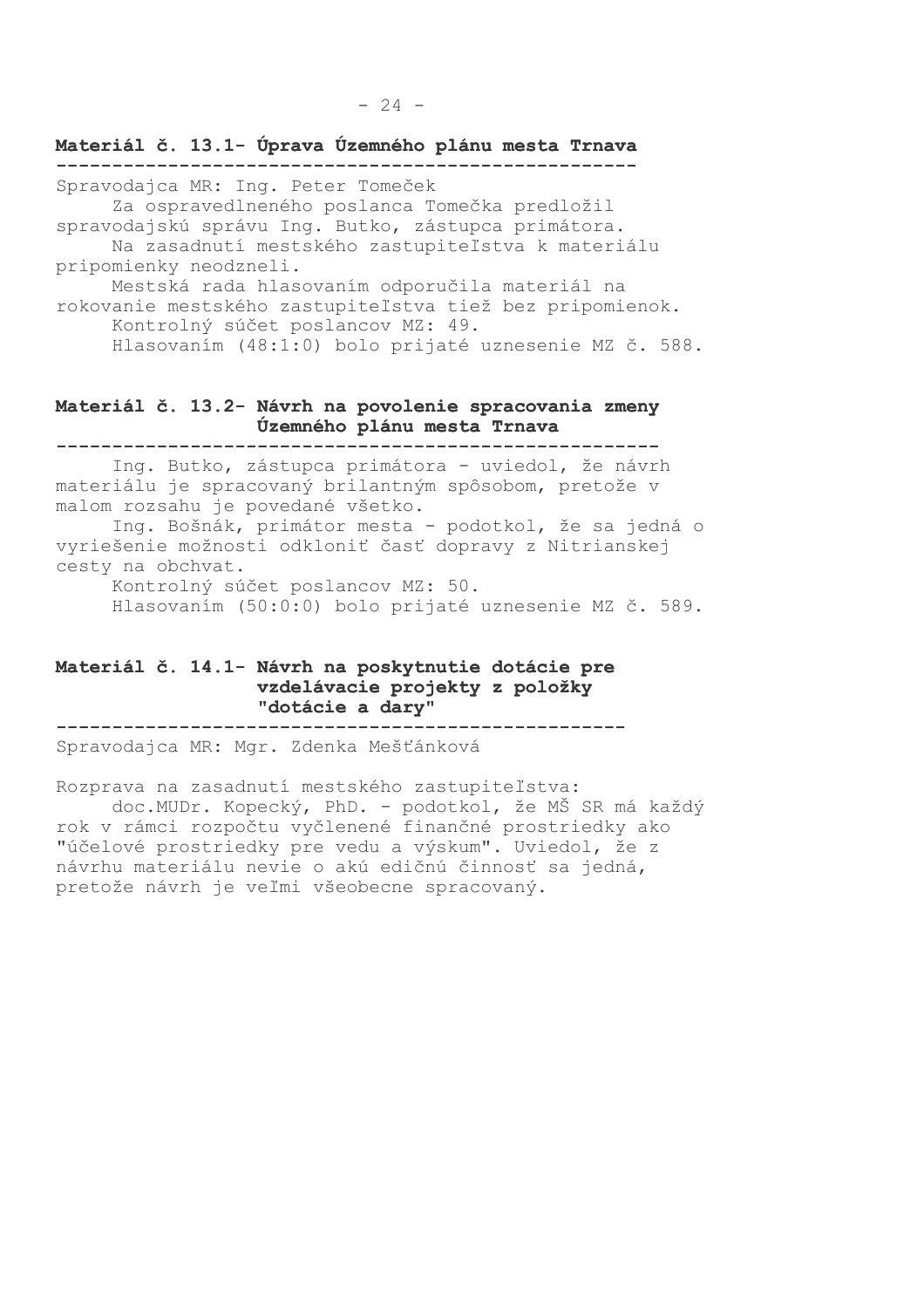Ing. Bošnák, primátor mesta - uviedol, že projekt mala komisia, ktorá ho preštudovala a návrh na poskytnutie dotácie predložila mestskému zastupiteľstvu. Kontrolný súčet poslancov MZ: 49.

Mestská rada hlasovaním odporučila materiál na rokovanie mestského zastupiteľstva bez pripomienok. Hlasovaním (41:1:9) bolo prijaté uznesenie MZ č. 590.

### Materiál č. 15.1- Plnenie uznesení Mestského zastupiteľstva mesta Trnava, ktorých termín plnenia je do 20.11.2001

Spravodajca MR: PhDr. Jana Bérešová, PhD.

Na zasadnutí mestského zastupiteľstva k materiálu pripomienky neodzneli.

Mestská rada hlasovaním odporučila materiál na rokovanie mestského zastupiteľstva tiež bez pripomienok. Hlasovaním (52:0:0) bolo prijaté uznesenie MZ č. 591.

## Materiál č. 16.1- Návrh zmeny Rokovacieho poriadku Mestského zastupiteľstva mesta Trnava

Spravodajca MR: pán Eduard Čechovič

Rozprava na zasadnutí mestského zastupiteľstva: Čechovič - v čl. X v bode 2) na str. 4 navrhol doplniť vetu s textom: ... Prílohou zápisnice je i disketa o hlasovaní poslancov mestského zastupiteľstva.... V prvom návrhu materiálu v bode 1) navrhol doplniť časť textu ..bod 6)...

Ing. Tibenský, prednosta MsÚ - v bode 3 t.j. čl. VII. ods. 6 vypustiť časť textu "zdvihnutím ruky". Doplniť text nasledovne: ...v prípade nefunkčnosti technického zariadenia...

Ing. Bošnák, primátor mesta - odporučil text upraviť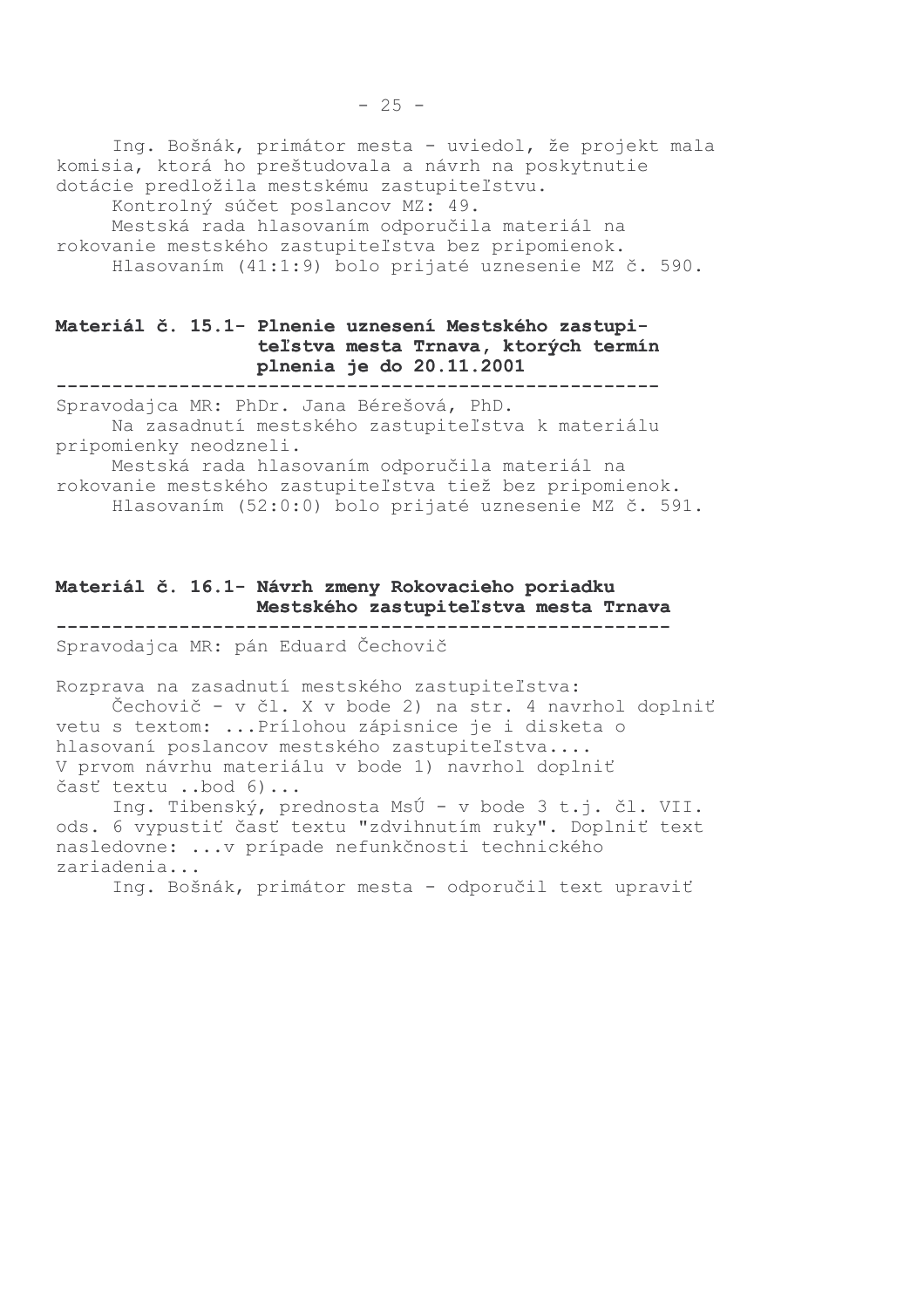...alebo zdvihnutím ruky... RNDr. Keltoš, CSc. - namiesto slova "alebo" použiť ...prípadne... Ing. Butko, zástupca primátora - sa pripojil k návrhu poslanca Keltoša. Ing. Tibenský, prednosta MsÚ - odporučil text upraviť takým spôsobom, že o systéme hlasovania rozhodne predsedajúci. Ing. Suchoň - kompetencie o spôsobe hlasovania odporučil ponechať na predsedajúceho. Ing. Beňo - sa zaujímal, či sa návrh poslanca Čechoviča týka aj tajného spôsobu hlasovania. Ing. Englich - uviedol, že tajné hlasovanie nemôže byť realizované na hlasovacom zariadení. Ing. Bošnák, primátor mesta - podotkol, že tajné hlasovanie bude prostredníctvom hlasovacích lístkov. Mestská rada hlasovaním odporučila materiál na rokovanie mestského zastupiteľstva. Hlasovaním (45:1:4) bol prijatý návrh poslanca Čechoviča na úpravu textu v čl. X. a čl. VII. Text v čl. VII. ods. 6) sa upravil nasledovne: ... Hlasuje sa spravidla hlasovacím zariadením konferečného systému, prípadne zdvihnutím ruky. V prípade poruchy technického zariadenia alebo nejasnosti sa hlasuje zdvihnutím ruky.

Hlasovaním (47:0:4) bolo prijaté uznesenie MZ č. 592.

#### Rôzne:

-----------

## A)

Ing. Bošnák, primátor mesta - informoval prítomných poslancov mestského zastupiteľstva, že dňa 27.12.2001 sa uskutoční v Trnavskom divadle matiné pri príležitosti 170. výročia vzniku divadla a pri príležitosti jeho premenovania na Trnavské divadlo Jána Palárika.

#### $B)$

Ing. Tomly, poslanec MZ - odporučil interpelácie poslancov predložiť v písomnej forme.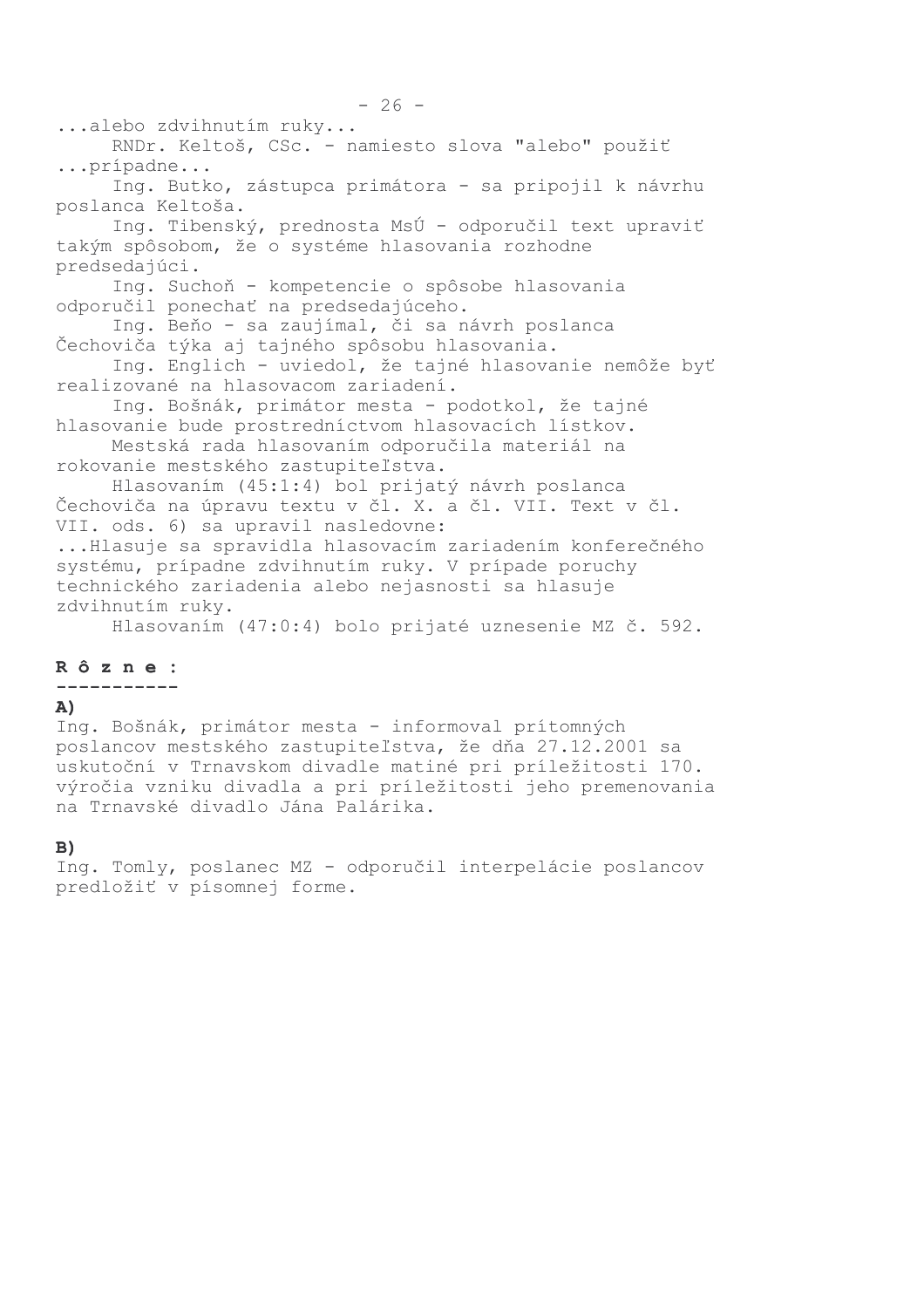Hlasovaním (39:0:9) bol návrh prijatý.

Ing. Bošnák, primátor mesta - požiadal poslancov mestského zastupiteľstva, aby interpelácie predložili písomne na organizačný referát útvaru primátora mesta.

## $\mathbf{C}$

Mgr. Mešťánková, poslankyňa MZ - poďakovala úseku služieb mestského úradu za vyriešenie parkovania pred reštauráciou Kocka na Hospodárskej ulici.

## D)

MUDr. Štefániková, poslankyňa MZ - pozornosť upriamila na základnú školu, ktorá sa nachádza pri Fakultnej nemocnici v Trnave, ktorá zápasí s finančnými problémami. Uviedla, že pomoc by privítali vo forme zošitov, farbičiek a iných pracovných pomôcok.

Ing. Bošnák, primátor mesta - uviedol, že žiadosť o pomoc si môžu uplatniť prostredníctvom projektu.

## $E)$

Mgr. Peciar, poslanec MZ - požiadal o venovanie krátkej spomienky na Ing. Vladimíra Lipčáka, ktorý náhle zomrel. Bol neustále ochotný a žiadne peniaze nepomôžu nahradiť stratu milovanej osoby. I napriek tomu však požiadal poslancov mestského zastupiteľstva, aby sa pri preberaní poslaneckých odmien za mesiac december 2001 vzdali finančnej čiastky v dobrovoľnej výške. Finančné prostriedky budú následne odovzdané pani Lipčákovej.

Ing. Bošnák, primátor mesta - podotkol, že zo strany mesta bola poskytnutá pomoc rodine pozostalého osobitným príspevkom.

Hlasovaním (48:0:2) bolo k návrhu poslanca prijaté uznesenie MZ č. 593.

## $F)$

Mgr. Rozložník, dlhodobo uvoľnený člen MR - informoval prítomných o ponukovom konaní, ktoré sa týka objektov bývalých kasární "Káčerák" v Trnave a bolo vypísané Ministerstvom obrany SR. Mesto sa zúčastnilo ponukového